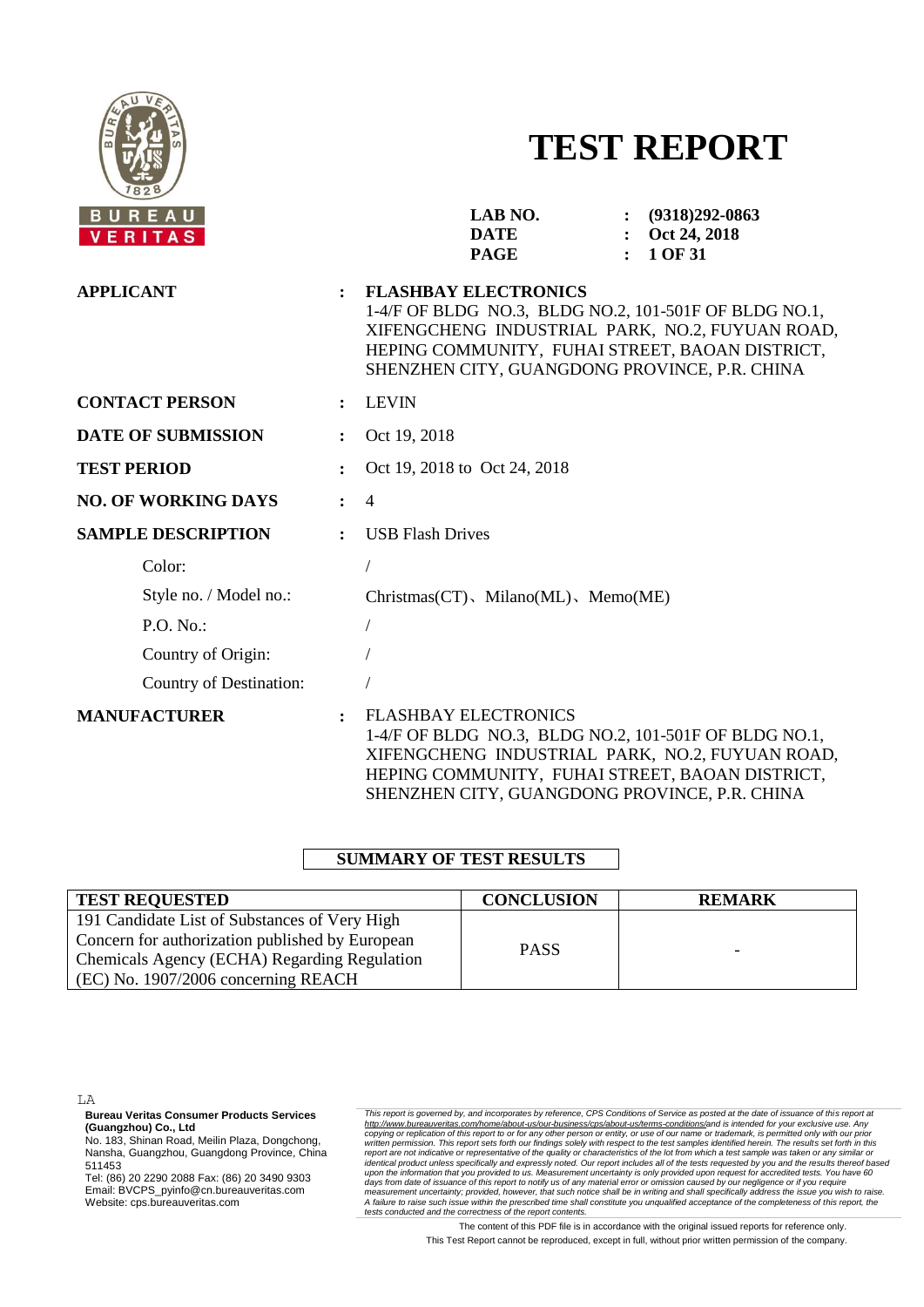

#### BUREAU VERITAS CONSUMER PRODUCTS SERVICES (GUANGZHOU) CO., LTD

una NINA REN SENIOR MANAGER

#### **REMARK**

If there are questions or concerns on this report, please contact the following persons:

| a) | <b>GENERAL TEL:</b>     | (86)75 |
|----|-------------------------|--------|
|    | FAX:                    | (86)75 |
| b) | <b>BUSINESS SZ TEL:</b> | (86)75 |
|    | <b>FAV.</b>             | (0.057 |

FAX: (86)755 83439100<br>BUSINESS GZ TEL: (86) 20 87148525 BUSINESS GZ TEL:<br>FAX:

55 83437287 55 83439100 55 21534695  $(86)$  20 87148528

EMAIL: eechemical.sc@cn.bureauveritas.com cps.bureauveritas.cn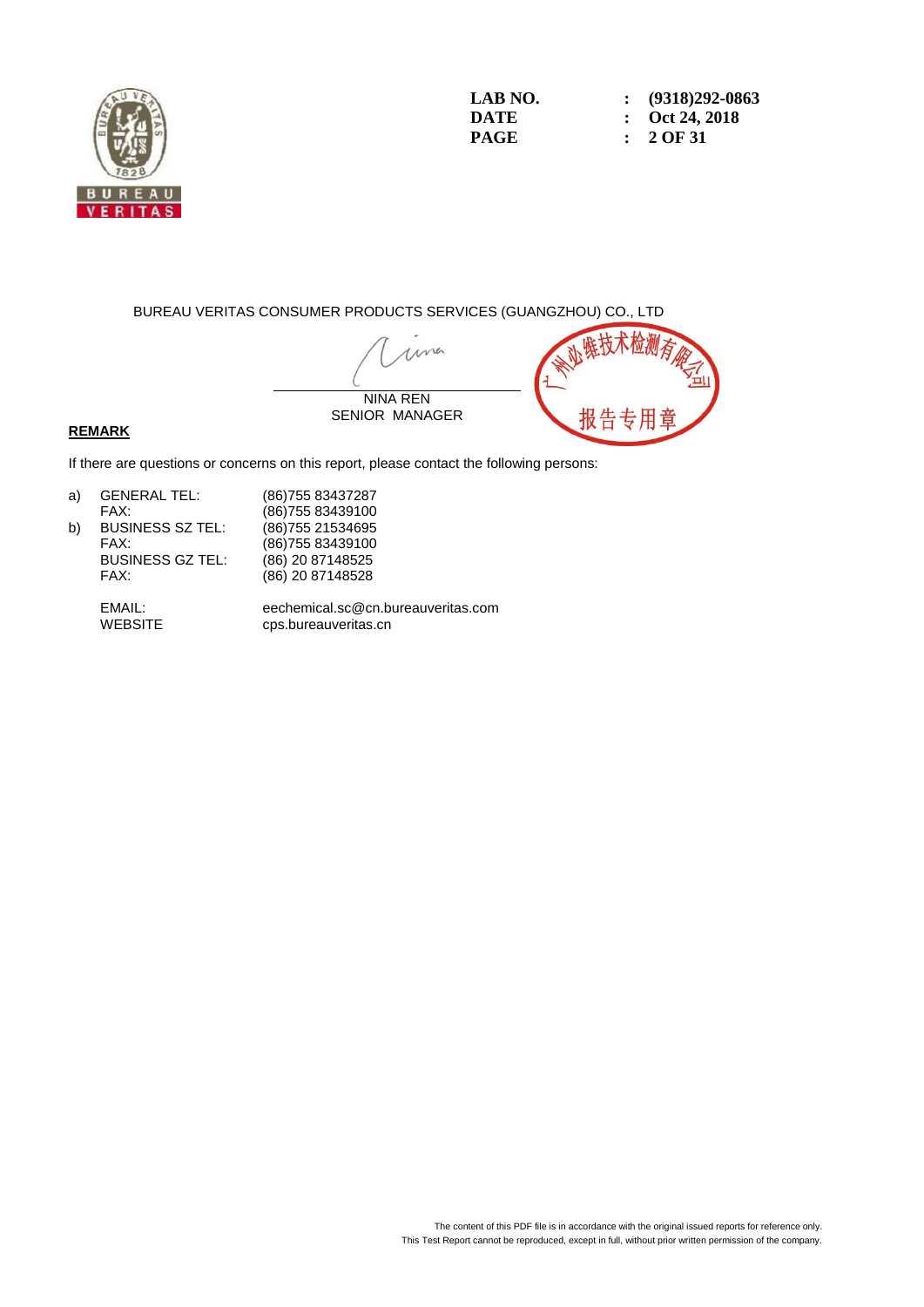

**LAB NO. : (9318)292-0863 DATE : Oct 24, 2018**<br>**PAGE : 3 OF 31 PAGE : 3 OF 31**

## **Photo of the Submitted Sample**



Report Number<br>(9318)292-0863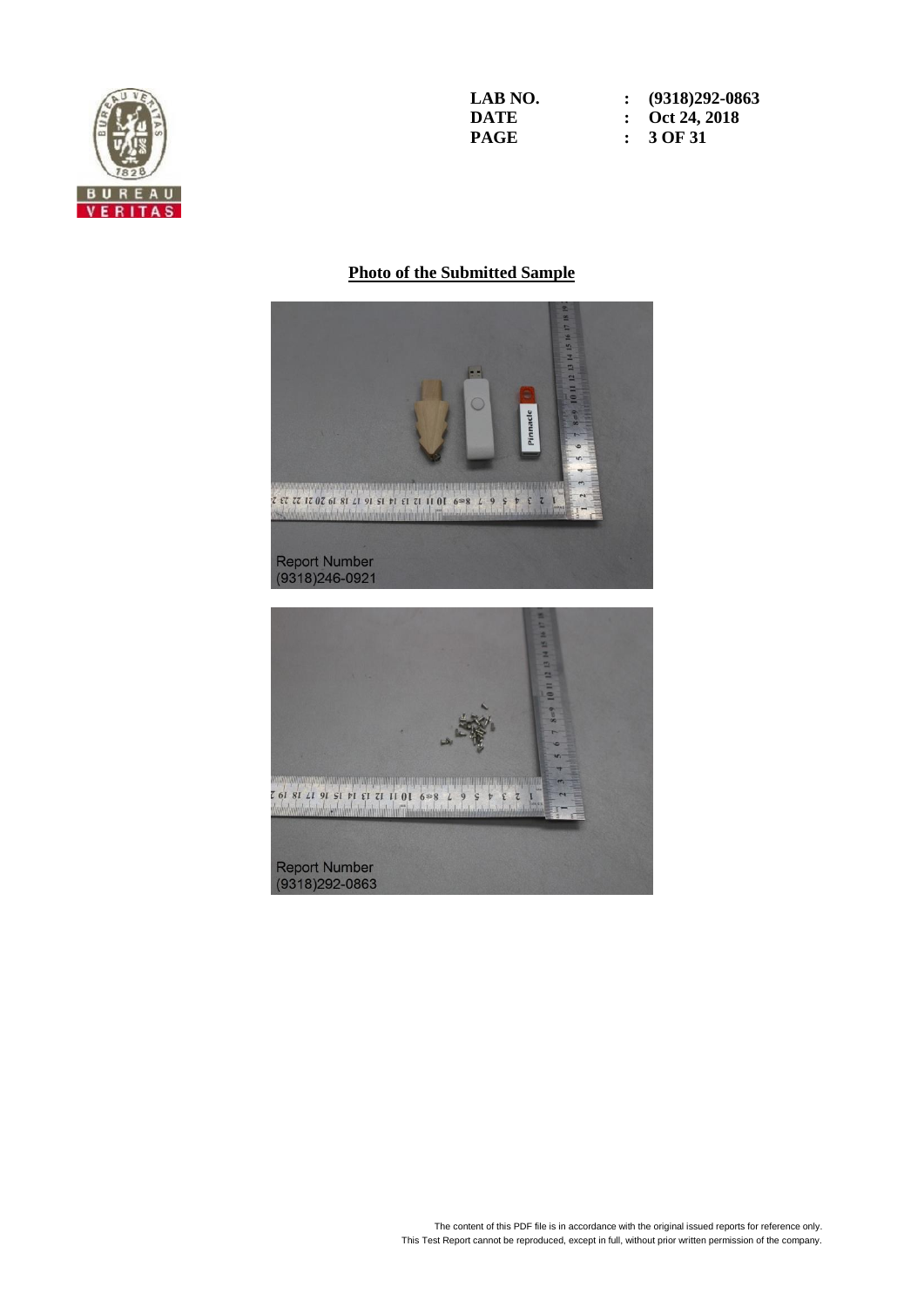

**LAB NO. : (9318)292-0863 DATE : Oct 24, 2018 PAGE : 4 OF 31**

# **TEST RESULT**

**191 Candidate List of Substances of Very High Concern for authorization published by European Chemicals Agency (ECHA) Regarding Regulation (EC) No. 1907/2006 concerning REACH**

| <b>Test Method:</b>                       | Analysis is based on GC, LC, IC, ICP, with various detection techniques and UV. |                                                                |       |      |  |  |  |
|-------------------------------------------|---------------------------------------------------------------------------------|----------------------------------------------------------------|-------|------|--|--|--|
| <b>Test Item(s)</b>                       |                                                                                 | Total weight $(g)$ :<br><b>Item / Component Description(s)</b> |       |      |  |  |  |
|                                           |                                                                                 | flashbay<br>10                                                 |       |      |  |  |  |
| <b>Maximum</b><br><b>Allowable Limit:</b> |                                                                                 | $0.1\%$ (Each of listed)                                       |       |      |  |  |  |
|                                           |                                                                                 | <b>Result</b>                                                  |       |      |  |  |  |
| <b>Test Item(s)</b>                       |                                                                                 | <b>Detected Analyte(s)</b>                                     | Conc. | Unit |  |  |  |
| 1#                                        |                                                                                 | <b>ND</b><br>ND<br>%                                           |       |      |  |  |  |

Note / Key :

 $ND = Not detected$  ">" = Greater than Conc. = Concentration  $mg/kg =$  milligram(s) per kilogram = ppm = part(s) per million Detection Limit (Mg/Kg) : Please refer appendix.

Remark :

The list of Candidate List of Substances of Very High Concern for authorization published by European Chemicals Agency (ECHA) Regarding Regulation (EC) No. 1907/2006 concerning REACH and is summarized in table of Appendix.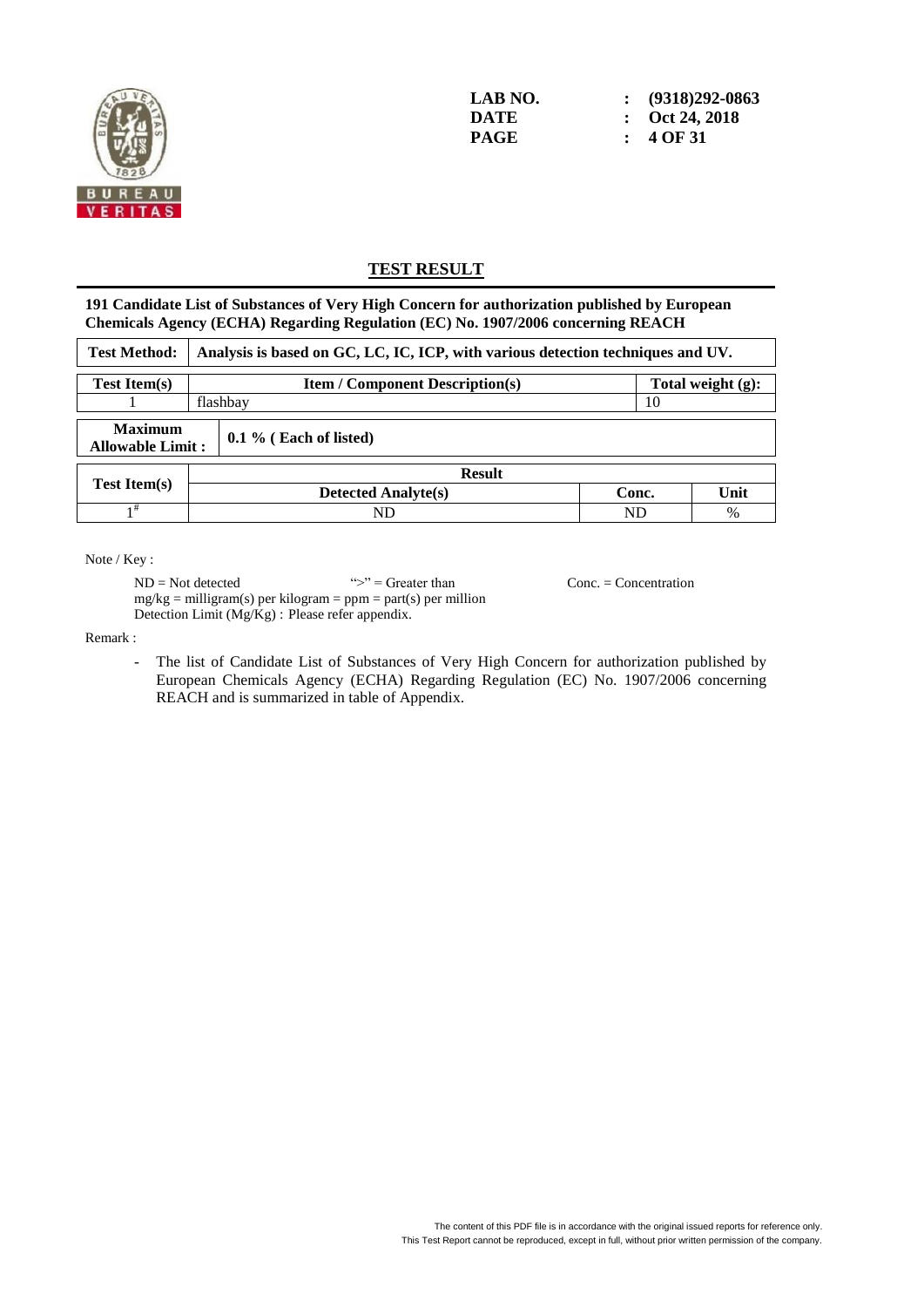

**LAB NO. : (9318)292-0863 DATE : Oct 24, 2018**<br>**PAGE :**  $5$  OF 31 **PAGE : 5 OF 31**

## **Annex**

## **191 Candidate List of Substances of Very High Concern for authorization published by European Chemicals Agency (ECHA) Regarding Regulation (EC) No. 1907/2006 concerning REACH**

| No.            | <b>Substance name</b>                                                                                                                             | CAS No.                                                                                      | EC No.                  | <b>Detection</b><br>Limit, % | <b>Basis</b> for<br>identification as a<br><b>SVHC</b> |
|----------------|---------------------------------------------------------------------------------------------------------------------------------------------------|----------------------------------------------------------------------------------------------|-------------------------|------------------------------|--------------------------------------------------------|
| $\mathbf{1}$   | Triethyl arsenate*                                                                                                                                | 15606-95-8                                                                                   | 427-700-2               | 0.05                         | Carcinogenic                                           |
| $\overline{2}$ | Anthracene                                                                                                                                        | $120 - 12 - 7$                                                                               | 204-371-1               | 0.05                         | <b>PBT</b>                                             |
| 3              | 4,4'-Diaminodiphenyl<br>methane (MDA)                                                                                                             | 101-77-9                                                                                     | 202-974-4               | 0.05                         | Carcinogenic                                           |
| $\overline{4}$ | Dibutyl phthalate (DBP)                                                                                                                           | 84-74-2                                                                                      | 201-557-4               | 0.05                         | Toxic for reproduction                                 |
| 5              | Cobalt dichloride*                                                                                                                                | 7646-79-9                                                                                    | 231-589-4               | 0.05                         | Carcinogenic                                           |
| 6              | Diarsenic pentaoxide*                                                                                                                             | 1303-28-2                                                                                    | 215-116-9               | 0.05                         | Carcinogenic                                           |
| 7              | Diarsenic trioxide*                                                                                                                               | 1327-53-3                                                                                    | 215-481-4               | 0.05                         | Carcinogenic                                           |
| 8              | Sodium dichromate*                                                                                                                                | 7789-12-0 <sup>(1)</sup> ,<br>$10588 - 01 - 9^{(2)}$                                         | 234-190-3               | 0.05                         | Carcinogenic;<br>Mutagenic;<br>Toxic for reproduction  |
| 9              | 5-tert-butyl-2,4,6-trinitro-<br>m-xylene (musk xylene)                                                                                            | $81 - 15 - 2$                                                                                | 201-329-4               | 0.05                         | vPvB                                                   |
| 10             | Bis (2-ethylhexyl)<br>phthalate (DEHP)                                                                                                            | 117-81-7                                                                                     | 204-211-0               | 0.05                         | Toxic for reproduction                                 |
| 11             | Hexabromo<br>cyclododecane (HBCDD)<br>and all major<br>diastereoisomers<br>identified:<br>$\alpha$ - HBCDD<br>$\beta$ - HBCDD<br>$\gamma$ - HBCDD | $3194 - 55 - 6^{(3)}$<br>$25637 - 99 - 4^{(4)}$<br>134237-50-6<br>134237-51-7<br>134237-52-8 | 247-148-4,<br>221-695-9 | 0.05                         | <b>PBT</b>                                             |
| 12             | Alkanes, C10-13, chloro<br>(Short Chain Chlorinated<br>Paraffins) (SCCP)                                                                          | 85535-84-8                                                                                   | 287-476-5               | 0.05                         | PBT, vPvB                                              |
| 13             | Bis(tributyltin) oxide<br>$(TBTO)**$                                                                                                              | 56-35-9                                                                                      | 200-268-0               | 0.05                         | <b>PBT</b>                                             |
| 14             | Lead hydrogen arsenate*                                                                                                                           | 7784-40-9                                                                                    | 232-064-2               | 0.05                         | Carcinogenic;<br>Toxic for reproduction                |
| 15             | Benzyl butyl phthalate<br>(BBP)                                                                                                                   | 85-68-7                                                                                      | 201-622-7               | 0.05                         | Toxic for reproduction                                 |
| 16             | 2,4-Dinitrotoluene                                                                                                                                | $121 - 14 - 2$                                                                               | 204-450-0               | 0.05                         | Carcinogenic                                           |
| 17             | Anthracene oil                                                                                                                                    | 90640-80-5                                                                                   | 292-602-7               | 0.1                          | Carcinogenic, PBT,<br>vPvB                             |
| 18             | Anthracene oil,<br>anthracene paste, distn.<br>Lights                                                                                             | 91995-17-4                                                                                   | 295-278-5               | 0.1                          | Carcinogenic;<br>Mutagenic,<br>PBT, vPvB               |
| 19             | Anthracene oil,<br>anthracene paste,<br>anthracene fraction                                                                                       | 91995-15-2                                                                                   | 295-275-9               | 0.1                          | Carcinogenic;<br>Mutagenic,<br>PBT, vPvB               |

The content of this PDF file is in accordance with the original issued reports for reference only.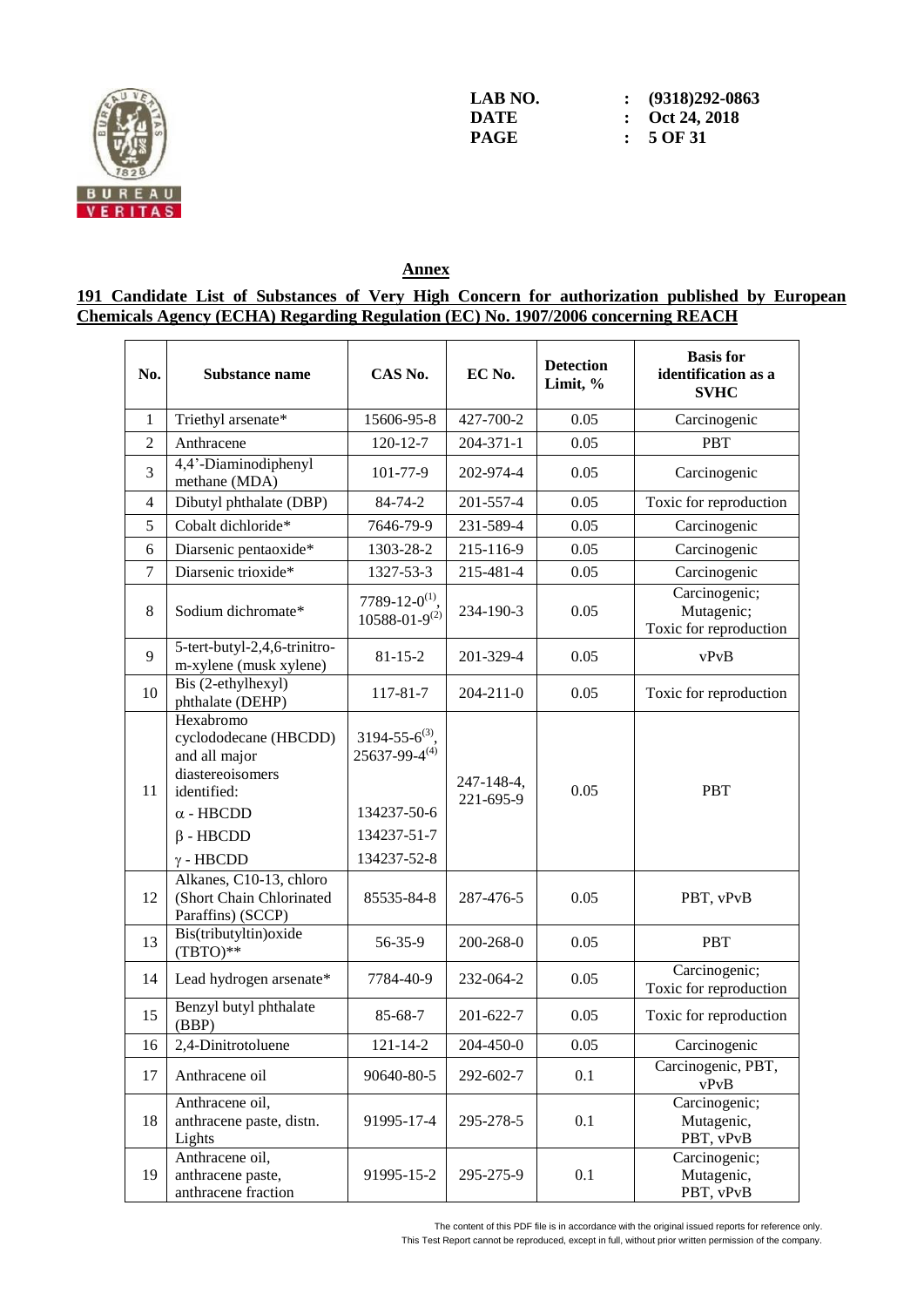

| 20 | Anthracene oil,<br>anthracene-low                                       | 90640-82-7                                                             | 292-604-8                | 0.1  | Carcinogenic;<br>Mutagenic,<br>PBT, vPvB              |
|----|-------------------------------------------------------------------------|------------------------------------------------------------------------|--------------------------|------|-------------------------------------------------------|
| 21 | Anthracene oil,<br>anthracene paste                                     | 90640-81-6                                                             | 292-603-2                | 0.1  | Carcinogenic;<br>Mutagenic,<br>PBT, vPvB              |
| 22 | Diisobutyl phthalate                                                    | 84-69-5                                                                | 201-553-2                | 0.05 | Toxic for reproduction                                |
| 23 | Aluminosilicate,<br>Refractory Ceramic<br>Fibres <sup>*a</sup>          | Index no. 650-017-00-8                                                 |                          | 0.05 | Carcinogenic                                          |
| 24 | Zirconia Aluminosilicate,<br>Refractory Ceramic<br>Fibres <sup>*b</sup> | Index no. 650-017-00-8                                                 |                          | 0.05 | Carcinogenic                                          |
| 25 | Lead chromate*                                                          | 7758-97-6                                                              | 231-846-0                | 0.05 | Carcinogenic;<br>Toxic for reproduction               |
| 26 | Lead chromate molybdate<br>sulfate red (C.I. Pigment<br>Red 104)*       | 12656-85-8                                                             | 235-759-9                | 0.05 | Carcinogenic;<br>Toxic for reproduction               |
| 27 | Lead sulfochromate<br>yellow (C.I. Pigment<br>Yellow 34)*               | 1344-37-2                                                              | 215-693-7                | 0.05 | Carcinogenic;<br>Toxic for reproduction               |
| 28 | Tris(2-chloroethyl)<br>phosphate                                        | 115-96-8                                                               | 204-118-5                | 0.05 | Toxic for reproduction                                |
| 29 | Coal tar pitch, high<br>temperature                                     | 65996-93-2                                                             | 266-028-2                | 0.1  | Carcinogenic, PBT,<br>vPvB                            |
| 30 | Acrylamide                                                              | 79-06-1                                                                | 201-173-7                | 0.05 | Carcinogenic;<br>Mutagenic                            |
| 31 | Trichloroethylene                                                       | 79-01-6                                                                | 201-167-4                | 0.05 | Carcinogenic                                          |
| 32 | Boric acid*                                                             | 10043-35-3,<br>11113-50-1                                              | 233-139-2 /<br>234-343-4 | 0.05 | Toxic for reproduction                                |
| 33 | Disodium tetraborate,<br>anhydrous*                                     | $1330-43-4^{(5)}$ ,<br>$12179 - 04 - 3^{(6)}$<br>$1303 - 96 - 4^{(7)}$ | 215-540-4                | 0.05 | Toxic for reproduction                                |
| 34 | Tetraboron disodium<br>heptaoxide, hydrate*                             | 12267-73-1                                                             | 235-541-3                | 0.05 | Toxic for reproduction                                |
| 35 | Sodium chromate*                                                        | 7775-11-3                                                              | 231-889-5                | 0.05 | Carcinogenic;<br>Mutagenic;<br>Toxic for reproduction |
| 36 | Potassium chromate*                                                     | 7789-00-6                                                              | 232-140-5                | 0.05 | Carcinogenic;<br>Mutagenic                            |
| 37 | Ammonium dichromate*                                                    | 7789-09-5                                                              | 232-143-1                | 0.05 | Carcinogenic;<br>Mutagenic;<br>Toxic for reproduction |
| 38 | Potassium dichromate*                                                   | 7778-50-9                                                              | 231-906-6                | 0.05 | Carcinogenic;<br>Mutagenic;<br>Toxic for reproduction |
| 39 | Cobalt(II) sulphate*                                                    | 10124-43-3                                                             | 233-334-2                | 0.05 | Carcinogenic;<br>Toxic for reproduction               |
| 40 | Cobalt(II) dinitrate*                                                   | 10141-05-6                                                             | 233-402-1                | 0.05 | Carcinogenic;<br>Toxic for reproduction               |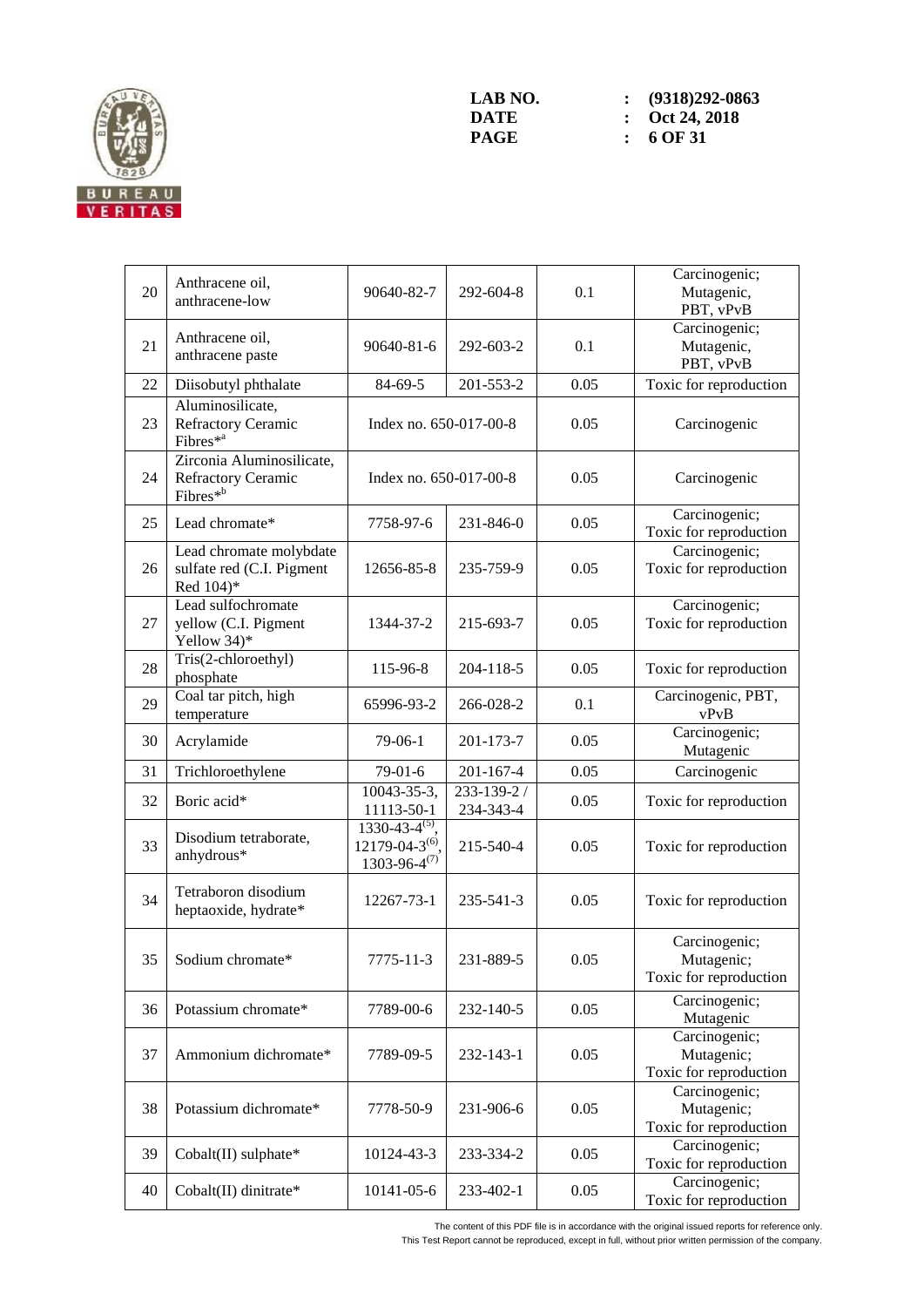

| 41 | Cobalt(II) carbonate*                                                                                                        | 513-79-1                    | 208-169-4              | 0.05 | Carcinogenic;<br>Toxic for reproduction |
|----|------------------------------------------------------------------------------------------------------------------------------|-----------------------------|------------------------|------|-----------------------------------------|
| 42 | Cobalt(II) diacetate*                                                                                                        | $71 - 48 - 7$               | 200-755-8              | 0.05 | Carcinogenic;<br>Toxic for reproduction |
| 43 | 2-Methoxyethanol                                                                                                             | 109-86-4                    | 203-713-7              | 0.05 | Toxic for reproduction                  |
| 44 | 2-Ethoxyethanol                                                                                                              | 110-80-5                    | 203-804-1              | 0.05 | Toxic for reproduction                  |
| 45 | Chromium trioxide*                                                                                                           | 1333-82-0                   | 215-607-8              | 0.05 | Carcinogenic;<br>Mutagenic              |
| 46 | Acid generated from<br>chromium trioxide and<br>their oligomers:<br>Chromic acid*<br>Dichromic acid*<br>Oligomers of chromic | 7738-94-5<br>13530-68-2     | 231-801-5<br>236-881-5 | 0.05 | Carcinogenic                            |
|    | acid and dichromic acid*                                                                                                     | $111 - 15 - 9$              |                        | 0.05 |                                         |
| 47 | 2-Ethoxyethyl acetate                                                                                                        |                             | 203-839-2              |      | Toxic for reproduction                  |
| 48 | Strontium Chromate*<br>1,2-benzenedicarboxylic                                                                               | 7789-06-2                   | 232-142-6              | 0.05 | Carcinogenic                            |
| 49 | acid, di-C7-11 branched<br>alkyl ester and linear alkyl<br>ester                                                             | 68515-42-4                  | 271-084-6              | 0.05 | Toxic for reproduction                  |
| 50 | Hydrazine                                                                                                                    | $302 - 01 - 2$<br>7803-57-8 | 206-114-9              | 0.05 | Carcinogenic                            |
| 51 | 1-Methyl-2-pyrrolidone                                                                                                       | 872-50-4                    | 212-828-1              | 0.05 | Toxic for reproduction                  |
| 52 | 1,2,3-trichloropropane                                                                                                       | $96 - 18 - 4$               | 202-486-1              | 0.05 | Toxic for reproduction                  |
| 53 | 1,2-benzenedicarboxylic<br>acid, di-C6-8-branched<br>alkyl ester, C7-rich<br>(DIHP)                                          | 71888-89-6                  | 276-158-1              | 0.05 | Toxic for reproduction                  |
| 54 | Dichromium<br>tris(chromate)*                                                                                                | 24613-89-6                  | 246-356-2              | 0.05 | Carcinogenic                            |
| 55 | Potassium<br>hydroxyoctaoxodizincated<br>i-chromate*                                                                         | 11103-86-9                  | 234-329-8              | 0.05 | Carcinogenic                            |
| 56 | Pentazinc chromate<br>octahydroxide*                                                                                         | 49663-84-5                  | 256-418-0              | 0.05 | Carcinogenic                            |
| 57 | Formaldehyde, oligomeric<br>reaction products with<br>aniline (technical MDA)                                                | 25214-70-4                  | 500-036-1              | 0.05 | Carcinogenic                            |
| 58 | Bis(2-methoxyethyl)<br>phthalate                                                                                             | 117-82-8                    | 204-212-6              | 0.05 | Toxic for reproduction                  |
| 59 | 2-Methoxyaniline;<br>o-Anisidine                                                                                             | $90 - 04 - 0$               | 201-963-1              | 0.05 | Carcinogenic                            |
| 60 | $4-(1,1,3,3-$<br>tetramethylbutyl)phenol,<br>(4-tert-Octylphenol)                                                            | 140-66-9                    | 205-426-2              | 0.05 | Equivalent level of<br>concern          |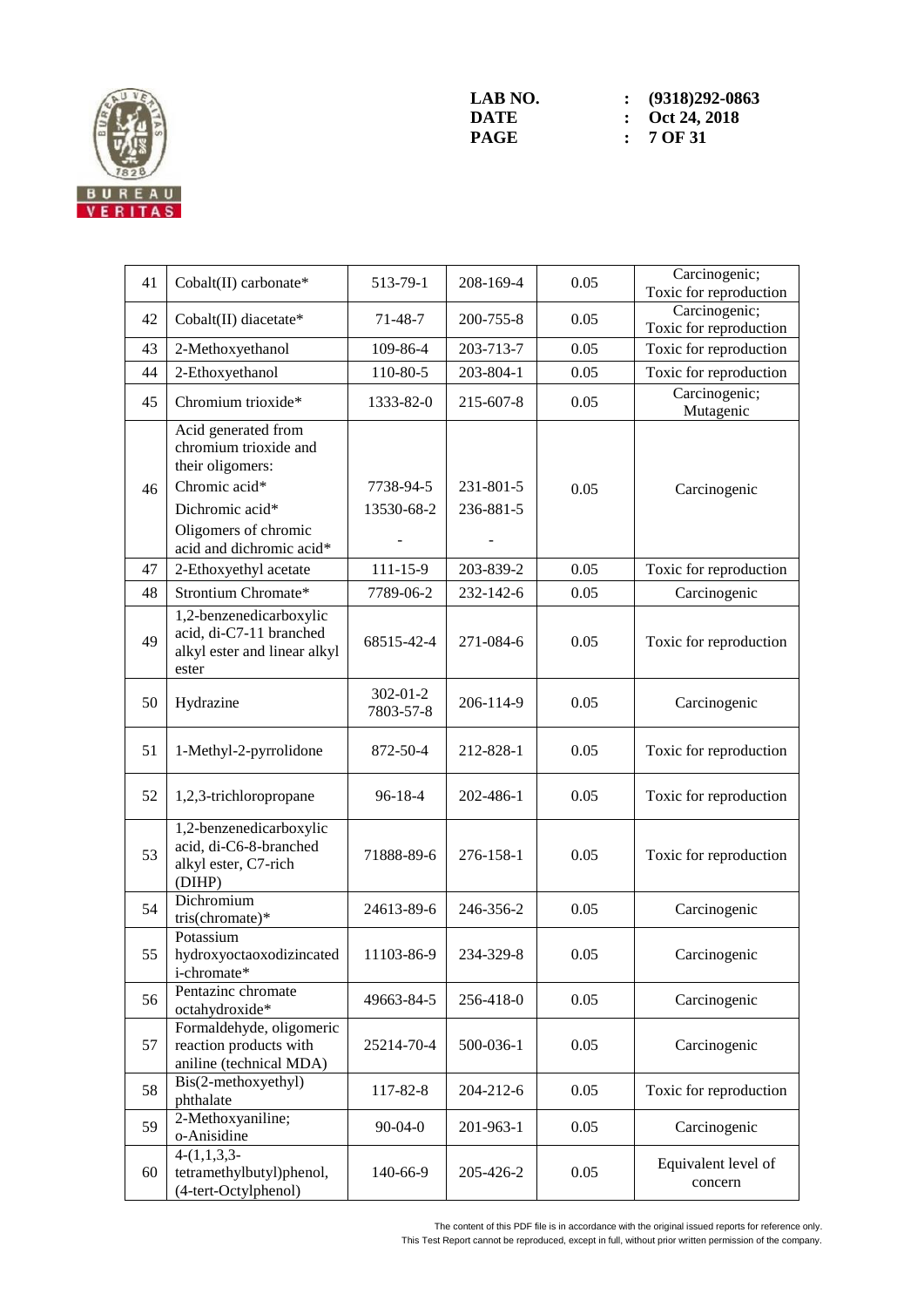

| 61 | 1,2-Dichloroethane                                                                                                         | 107-06-2       | 203-458-1 | 0.05 | Carcinogenic                            |
|----|----------------------------------------------------------------------------------------------------------------------------|----------------|-----------|------|-----------------------------------------|
| 62 | Bis(2-methoxyethyl) ether                                                                                                  | 111-96-6       | 203-924-4 | 0.05 | Toxic for reproduction                  |
| 63 | Arsenic acid*                                                                                                              | 7778-39-4      | 231-901-9 | 0.1  | Carcinogenic                            |
| 64 | Calcium arsenate*                                                                                                          | 7778-44-1      | 231-904-5 | 0.05 | Carcinogenic                            |
| 65 | Trilead diarsenate*                                                                                                        | 3687-31-8      | 222-979-5 | 0.05 | Carcinogenic;<br>Toxic for reproduction |
| 66 | N,N-dimethylacetamide<br>(DMAC)                                                                                            | $127 - 19 - 5$ | 204-826-4 | 0.05 | Toxic for reproduction                  |
| 67 | $2,2$ <sup>2</sup> -dichloro-4,4 <sup>2</sup> -<br>methylenedianiline<br>(MOCA)                                            | $101 - 14 - 4$ | 202-918-9 | 0.05 | Carcinogenic                            |
| 68 | Phenolphthalein                                                                                                            | 77-09-8        | 201-004-7 | 0.05 | Carcinogenic                            |
| 69 | Lead azide, Lead diazide*                                                                                                  | 13424-46-9     | 236-542-1 | 0.05 | Toxic for reproduction                  |
| 70 | Lead styphnate*                                                                                                            | 15245-44-0     | 239-290-0 | 0.05 | Toxic for reproduction                  |
| 71 | Lead dipicrate*                                                                                                            | 6477-64-1      | 229-335-2 | 0.05 | Toxic for reproduction                  |
| 72 | $1,2-bis(2-$<br>methoxyethoxy)ethane<br>(TEGDME; triglyme)                                                                 | 112-49-2       | 203-977-3 | 0.05 | Toxic for reproduction                  |
| 73 | 1,2-dimethoxyethane;<br>ethylene glycol dimethyl<br>ether (EGDME)                                                          | $110-71-4$     | 203-794-9 | 0.05 | Toxic for reproduction                  |
| 74 | Diboron trioxide*                                                                                                          | 1303-86-2      | 215-125-8 | 0.05 | Toxic for reproduction                  |
| 75 | Formamide                                                                                                                  | $75 - 12 - 7$  | 200-842-0 | 0.05 | Toxic for reproduction                  |
| 76 | Lead(II)<br>bis(methanesulfonate)*                                                                                         | 17570-76-2     | 401-750-5 | 0.05 | Toxic for reproduction                  |
| 77 | TGIC (1,3,5-<br>tris(oxiranylmethyl)-<br>1,3,5-triazine-<br>2,4,6(1H,3H,5H)-trione) §                                      | 2451-62-9      | 219-514-3 | 0.05 | Mutagenic                               |
| 78 | $\beta$ -TGIC (1,3,5-tris[(2S)<br>and $2R$ )-2,3-<br>epoxypropyl]-1,3,5-<br>triazine-2,4,6-<br>$(1H, 3H, 5H)$ -trione) $§$ | 59653-74-6     | 423-400-0 | 0.05 | Mutagenic                               |
| 79 | $4.4'$ -<br>bis(dimethylamino)benzo<br>phenone<br>(Michler's ketone)                                                       | 90-94-8        | 202-027-5 | 0.05 | Carcinogenic                            |
| 80 | N,N,N',N'-tetramethyl-<br>4,4'-methylenedianiline<br>(Michler's base)                                                      | $101 - 61 - 1$ | 202-959-2 | 0.05 | Carcinogenic                            |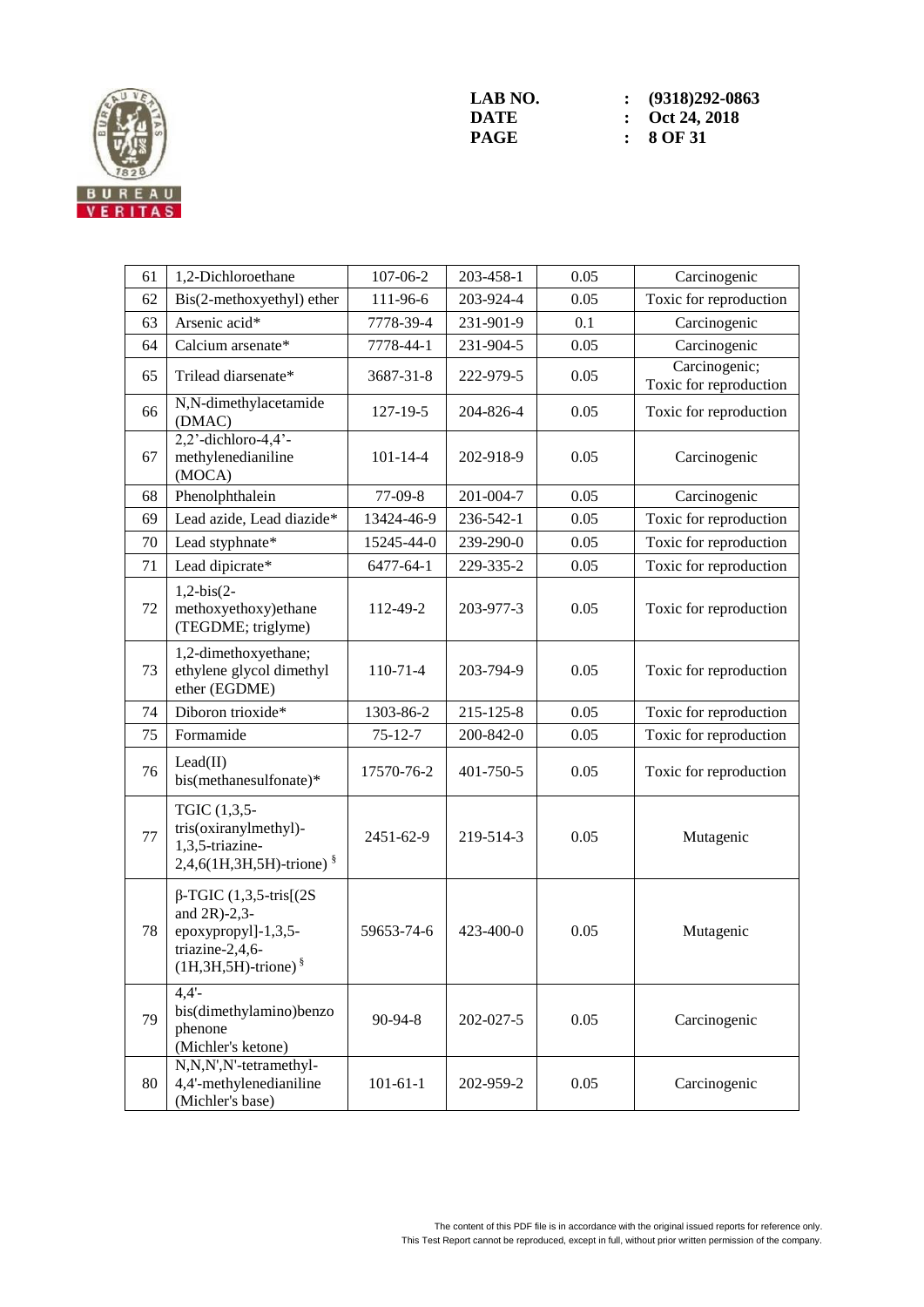

| 81 | $[4-[4,4]$ -<br>bis(dimethylamino)<br>benzhydrylidene]cyclohex<br>a-2,5-dien-1-<br>ylidene]dimethylammoniu<br>m chloride<br>(C.I. Basic Violet 3)                               | 548-62-9                                                | 208-953-6                                           | 0.05 | Carcinogenic                                                                                |
|----|---------------------------------------------------------------------------------------------------------------------------------------------------------------------------------|---------------------------------------------------------|-----------------------------------------------------|------|---------------------------------------------------------------------------------------------|
| 82 | $[4-[14-anilino-1-$<br>naphthyl][4-<br>(dimethylamino)<br>phenyl]methylene]cycloh<br>exa-2,5-dien-1-ylidene]<br>dimethylammonium<br>chloride<br>(C.I. Basic Blue 26)            | 2580-56-5                                               | 219-943-6                                           | 0.05 | Carcinogenic                                                                                |
| 83 | $\alpha$ , $\alpha$ -Bis[4-<br>(dimethylamino)phenyl]-4<br>(phenylamino)naphthalen<br>e-1-methanol<br>(C.I. Solvent Blue 4)                                                     | 6786-83-0                                               | 229-851-8                                           | 0.05 | Carcinogenic                                                                                |
| 84 | 4,4'-bis(dimethylamino)-<br>4"-(methylamino)trityl<br>alcohol                                                                                                                   | $561 - 41 - 1$                                          | 209-218-2                                           | 0.05 | Carcinogenic                                                                                |
| 85 | Bis(pentabromophenyl)<br>ether (DecaBDE)                                                                                                                                        | 1163-19-5                                               | 214-604-9                                           | 0.05 | Persistent,<br>bioaccumulative and<br>toxic; very persistent<br>and very<br>bioaccumulative |
| 86 | N,N-dimethylformamide;<br>dimethyl formamide                                                                                                                                    | 68-12-2                                                 | 200-679-5                                           | 0.05 | Toxic for reproduction                                                                      |
| 87 | Methoxy acetic acid                                                                                                                                                             | 625-45-6                                                | 210-894-6                                           | 0.05 | Toxic for<br>reproduction;<br>equivalent level of<br>concern                                |
| 88 | Dibutyltin dichloride<br>$(DBT)*$                                                                                                                                               | 683-18-1                                                | 211-670-0                                           | 0.05 | Toxic for reproduction                                                                      |
| 89 | 1,2-Diethoxyethane                                                                                                                                                              | 629-14-1                                                | 211-076-1                                           | 0.05 | Toxic for reproduction                                                                      |
| 90 | Hexahydro-2-benzofuran-<br>1,3-dione (HHPA), cis-<br>cyclohexane-1,2-<br>dicarboxylic anhydride,<br>trans-cyclohexane-1,2-<br>dicarboxylic anhydride                            | $85-42-7,$<br>13149-00-3,<br>14166-21-3                 | $201 - 604 - 9$ ,<br>236-086-3,<br>238-009-9        | 0.05 | Equivalent level of<br>concern                                                              |
| 91 | Hexahydromethylphathalic<br>anhydride,<br>Hexahydro-4-<br>methylphathalic anhydride,<br>Hexahydro-1-<br>methylphathalic anhydride,<br>Hexahydro-3-<br>methylphathalic anhydride | 25550-51-0,<br>19438-60-9,<br>48122-14-1,<br>57110-29-9 | 247-094-1,<br>243-072-0,<br>256-356-4,<br>260-566-1 | 0.05 | Equivalent level of<br>concern                                                              |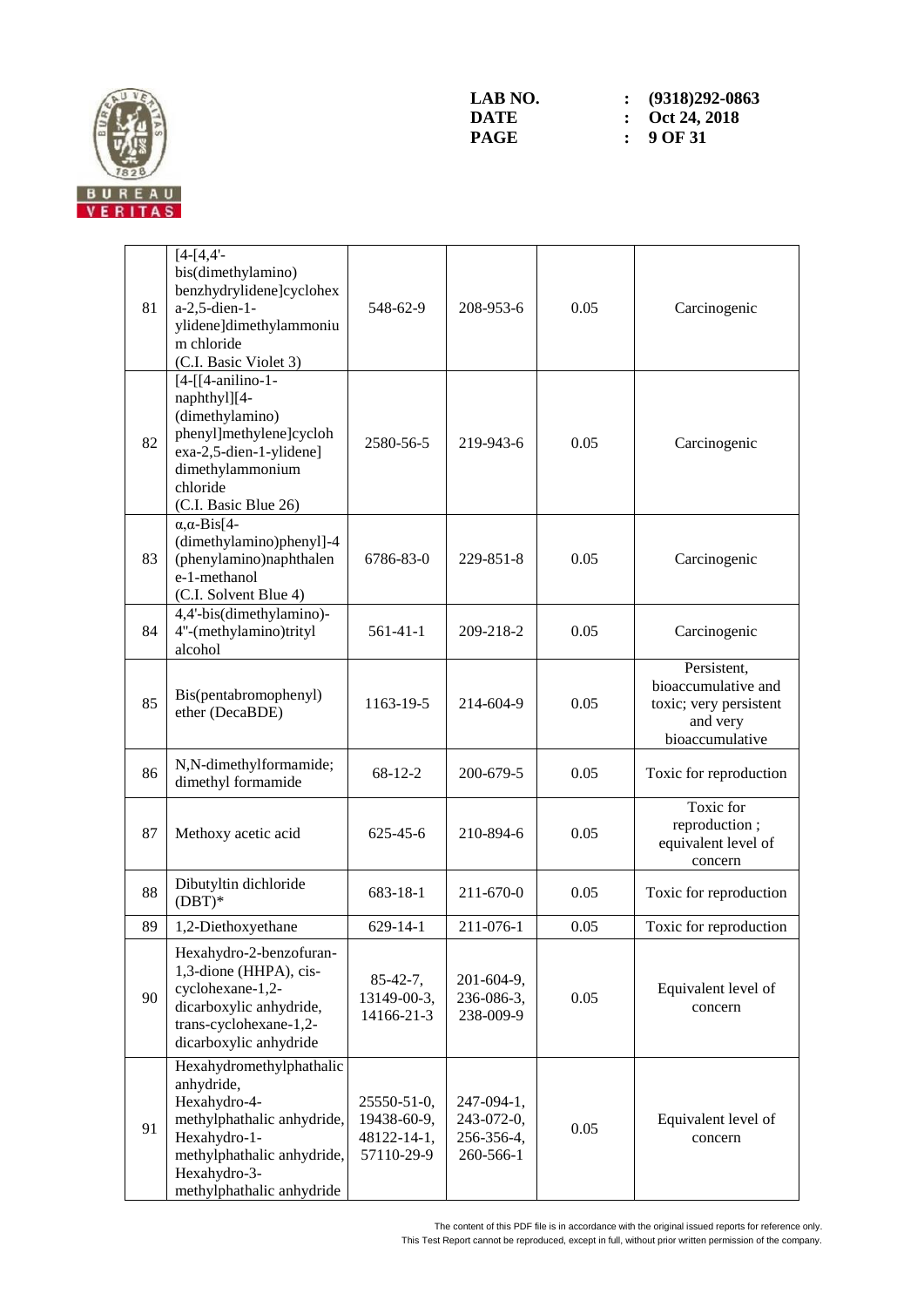

| 92  | 4-Nonylphenol, branched<br>and linear - substances with<br>a linear and/or branched<br>alkyl chain with a carbon<br>number of 9 covalently<br>bound in position 4 to<br>phenol, covering also<br>UVCB- and well-defined<br>substances which include<br>any of the individual<br>isomers or a combination<br>thereof |                |           | 0.05 | Equivalent level of<br>concern              |
|-----|---------------------------------------------------------------------------------------------------------------------------------------------------------------------------------------------------------------------------------------------------------------------------------------------------------------------|----------------|-----------|------|---------------------------------------------|
| 93  | Heptacosafluorotetradecan<br>oic acid                                                                                                                                                                                                                                                                               | 376-06-7       | 206-803-4 | 0.05 | Very persistent and<br>very bioaccumulative |
| 94  | 1,2-Benzenedicarboxylic<br>acid, dipentylester,<br>branched and linear <sup>+</sup>                                                                                                                                                                                                                                 | 84777-06-0     | 284-032-2 | 0.05 | Toxic for reproduction                      |
| 95  | Henicosafluoroundecanoic<br>acid                                                                                                                                                                                                                                                                                    | 2058-94-8      | 218-165-4 | 0.05 | Very persistent and<br>very bioaccumulative |
| 96  | N-pentyl-isopentylphtalate<br>$(iPnPP)$ <sup>+</sup>                                                                                                                                                                                                                                                                | 776297-69-9    |           | 0.05 | Toxic for reproduction                      |
| 97  | Pentacosafluorotridecanoic<br>acid                                                                                                                                                                                                                                                                                  | 72629-94-8     | 276-745-2 | 0.05 | Very persistent and<br>very bioaccumulative |
| 98  | $4-(1,1,3,3)$<br>tetramethylbutyl)phenol,<br>ethoxylated - covering<br>well-defined substances<br>and UVCB substances,<br>polymers and homologues                                                                                                                                                                   |                |           | 0.05 | Equivalent level of<br>concern              |
| 99  | Tricosafluorododecanoic<br>acid                                                                                                                                                                                                                                                                                     | $307 - 55 - 1$ | 206-203-2 | 0.05 | Very persistent and<br>very bioaccumulative |
| 100 | Lead<br>bis(tetrafluoroborate)*                                                                                                                                                                                                                                                                                     | 13814-96-5     | 237-486-0 | 0.05 | Toxic for reproduction                      |
| 101 | Lead tetroxide (orange<br>$lead)*$                                                                                                                                                                                                                                                                                  | 1314-41-6      | 215-235-6 | 0.05 | Toxic for reproduction                      |
| 102 | Diethyl sulphate                                                                                                                                                                                                                                                                                                    | $64 - 67 - 5$  | 200-589-6 | 0.05 | Carcinogenic;<br>Mutagenic                  |
| 103 | Dinoseb                                                                                                                                                                                                                                                                                                             | 88-85-7        | 201-861-7 | 0.05 | Toxic for reproduction                      |
| 104 | Lead Titanium Zirconium<br>Oxide*                                                                                                                                                                                                                                                                                   | 12626-81-2     | 235-727-4 | 0.05 | Toxic for reproduction                      |
| 105 | Acetic acid, lead salt,<br>basic*                                                                                                                                                                                                                                                                                   | 51404-69-4     | 257-175-3 | 0.05 | Toxic for reproduction                      |
| 106 | Furan                                                                                                                                                                                                                                                                                                               | 110-00-9       | 203-727-3 | 0.05 | Carcinogenic                                |
| 107 | N-methylacetamide                                                                                                                                                                                                                                                                                                   | 79-16-3        | 201-182-6 | 0.05 | Toxic for reproduction                      |
| 108 | o-Toluidine;<br>2-Aminotoluene                                                                                                                                                                                                                                                                                      | 95-53-4        | 202-429-0 | 0.05 | Carcinogenic                                |
| 109 | 3-ethyl-2-methyl-2- $(3-$<br>methylbutyl)-1,3-<br>oxazolidine                                                                                                                                                                                                                                                       | 143860-04-2    | 421-150-7 | 0.05 | Toxic for reproduction                      |
| 110 | 4,4'-oxydianiline and its<br>salts                                                                                                                                                                                                                                                                                  | $101 - 80 - 4$ | 202-977-0 | 0.05 | Carcinogenic;<br>Mutagenic                  |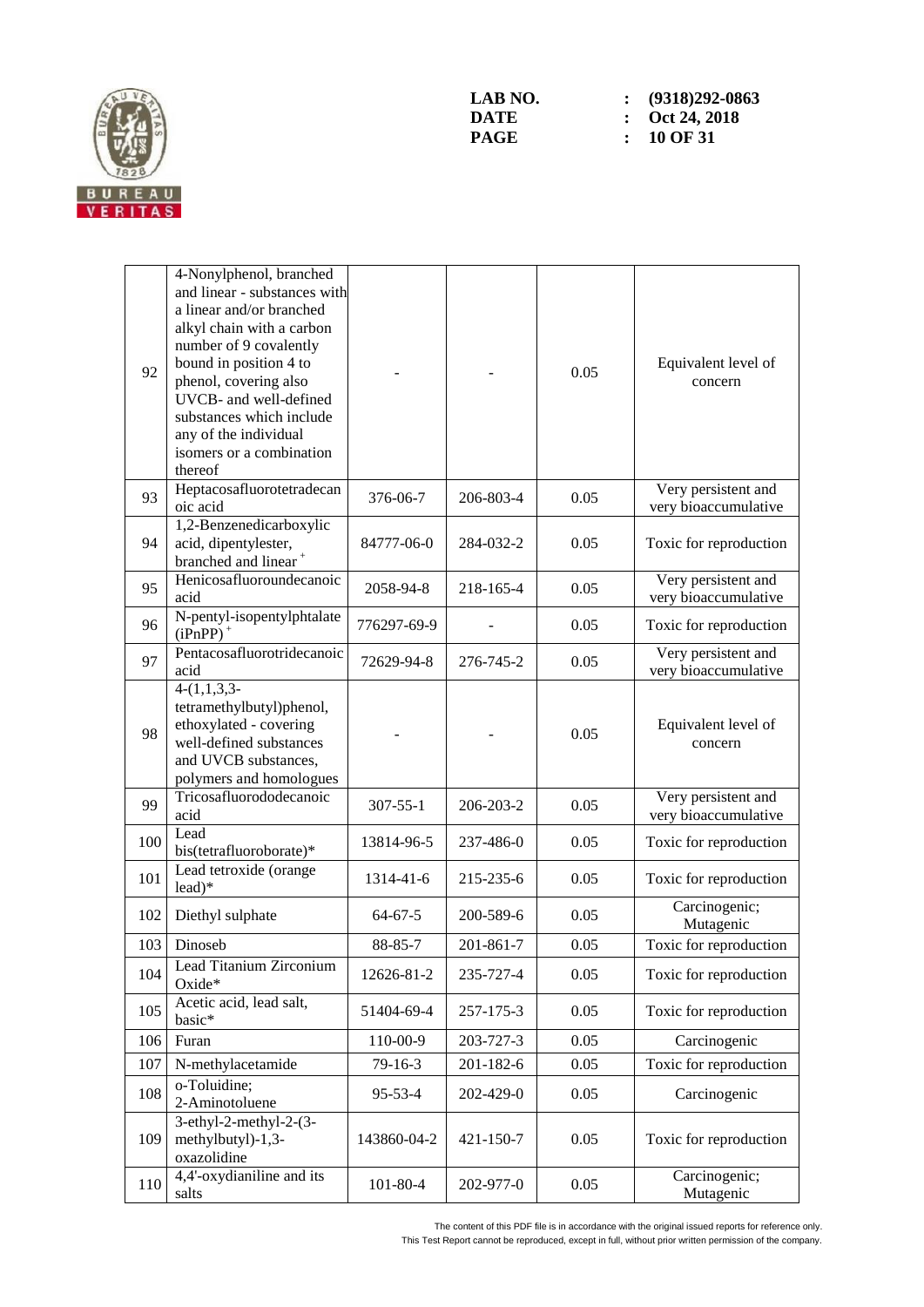

| 111 | [Phthalato(2-)]dioxotrilead<br>(Dibasic lead phthalate)*        | 69011-06-9     | 273-688-5 | 0.05 | Toxic for reproduction                          |
|-----|-----------------------------------------------------------------|----------------|-----------|------|-------------------------------------------------|
| 112 | Lead titanium trioxide*                                         | 12060-00-3     | 235-038-9 | 0.05 | Toxic for reproduction                          |
| 113 | Lead oxide sulphate*                                            | 12036-76-9     | 234-853-7 | 0.05 | Toxic for reproduction                          |
| 114 | Lead dinitrate*                                                 | 10099-74-8     | 233-245-9 | 0.05 | Toxic for reproduction                          |
| 115 | 4-Aminoazobenzene;<br>4-Phenylazoaniline                        | $60 - 09 - 3$  | 200-453-6 | 0.05 | Carcinogenic                                    |
| 116 | Lead cyanamidate*                                               | 20837-86-9     | 244-073-9 | 0.05 | Toxic for reproduction                          |
| 117 | Tetralead trioxide<br>sulphate*                                 | 12202-17-4     | 235-380-9 | 0.05 | Toxic for reproduction                          |
| 118 | 4-methyl-m-<br>phenylenediamine (2,4-<br>toluene-diamine)       | $95 - 80 - 7$  | 202-453-1 | 0.05 | Carcinogenic                                    |
| 119 | Pyrochlore, antimony lead<br>yellow*                            | 8012-00-8      | 232-382-1 | 0.05 | Toxic for reproduction                          |
| 120 | Trilead<br>bis(carbonate)dihydroxide<br>(basic lead carbonate)* | 1319-46-6      | 215-290-6 | 0.05 | Toxic for reproduction                          |
| 121 | Dimethyl sulphate                                               | $77 - 78 - 1$  | 201-058-1 | 0.05 | Carcinogenic                                    |
| 122 | Dioxobis(stearato)trilead*                                      | 12578-12-0     | 235-702-8 | 0.05 | Toxic for reproduction                          |
| 123 | Silicic acid, barium salt,<br>lead-doped*                       | 68784-75-8     | 272-271-5 | 0.05 | Toxic for reproduction                          |
| 124 | Biphenyl-4-ylamine                                              | $92 - 67 - 1$  | 202-177-1 | 0.05 | Carcinogenic                                    |
| 125 | Lead oxide (lead<br>monoxide)*                                  | 1317-36-8      | 215-267-0 | 0.05 | Toxic for reproduction                          |
| 126 | Pentalead tetraoxide<br>sulphate*                               | 12065-90-6     | 235-067-7 | 0.05 | Toxic for reproduction                          |
| 127 | Propylene oxide;<br>1,2-epoxypropane;<br>methyloxirane          | 75-56-9        | 200-879-2 | 0.05 | Carcinogenic;<br>Mutagenic                      |
| 128 | Silicic acid, lead salt*                                        | 11120-22-2     | 234-363-3 | 0.05 | Toxic for reproduction                          |
| 129 | Trilead dioxide<br>phosphonate*                                 | 12141-20-7     | 235-252-2 | 0.05 | Toxic for reproduction                          |
| 130 | o-aminoazotoluene                                               | 97-56-3        | 202-591-2 | 0.05 | Carcinogenic                                    |
| 131 | 1-bromopropane                                                  | 106-94-5       | 203-445-0 | 0.05 | Toxic for reproduction                          |
| 132 | 6-methoxy-m-toluidine (p-<br>cresidine)                         | $120 - 71 - 8$ | 204-419-1 | 0.05 | Carcinogenic                                    |
| 133 | 4,4'-methylenedi-o-<br>toluidine                                | 838-88-0       | 212-658-8 | 0.05 | Carcinogenic                                    |
| 134 | Tetraethyllead*                                                 | 78-00-2        | 201-075-4 | 0.05 | Toxic for reproduction                          |
| 135 | Sulfurous acid, lead salt,<br>dibasic*                          | 62229-08-7     | 263-467-1 | 0.05 | Toxic for reproduction                          |
| 136 | Fatty acids, C16-18, lead<br>salts*                             | 91031-62-8     | 292-966-7 | 0.05 | Toxic for reproduction                          |
| 137 | Diisopentylphthalate <sup>+</sup>                               | $605 - 50 - 5$ | 210-088-4 | 0.05 | Toxic for reproduction                          |
| 138 | Diazene-1,2-dicarboxamide<br>(C,C'-azodi(formamide))            | 123-77-3       | 204-650-8 | 0.05 | Equivalent level of<br>concern                  |
| 139 | Cadmium*                                                        | 7440-43-9      | 231-152-8 | 0.05 | Carcinogenic;<br>Equivalent level of<br>concern |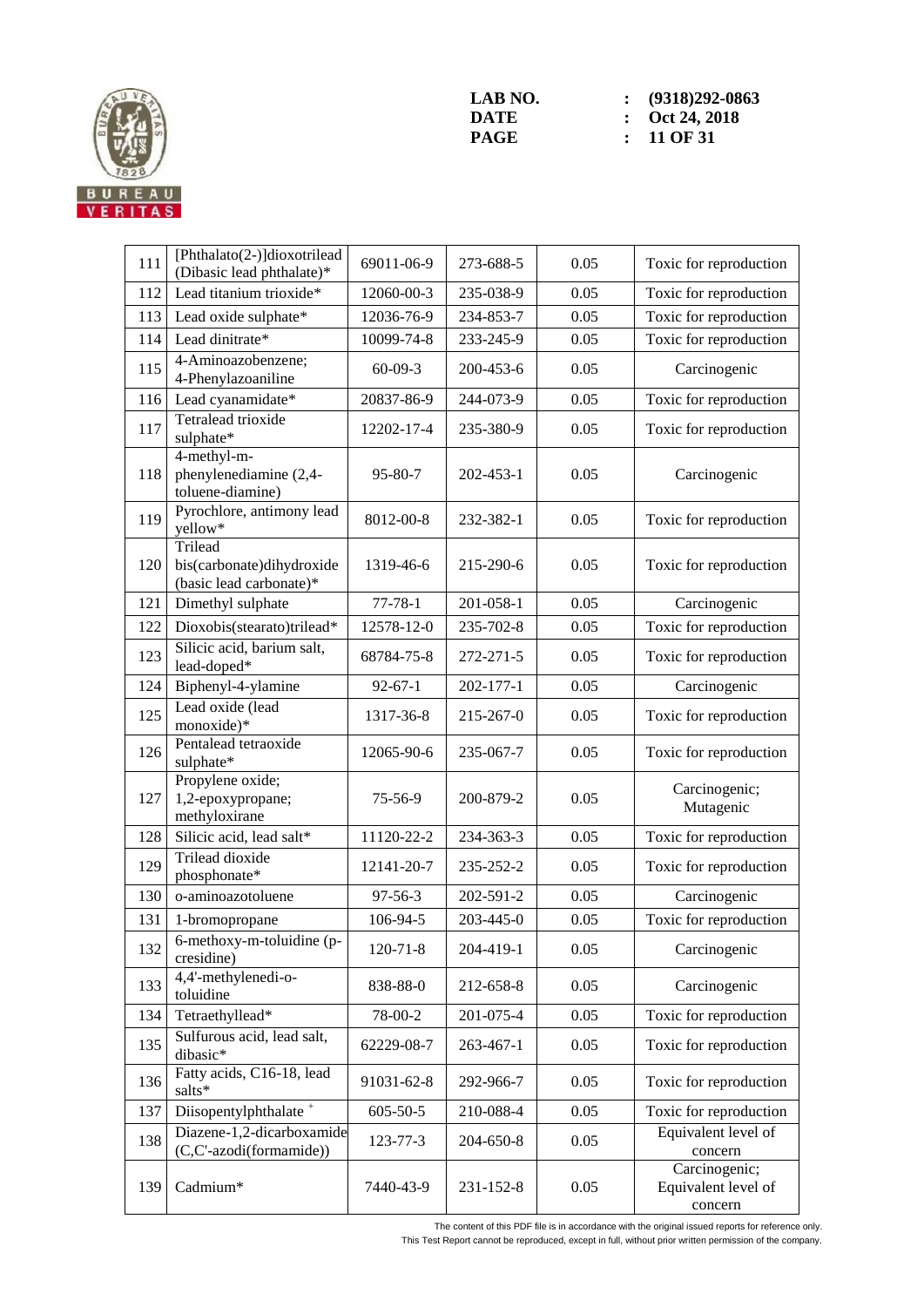

| 140 | Cadmium oxide*                                                                                                                                                                                                                                                                                                                                                              | 1306-19-0      | 215-146-2 | 0.05 | Carcinogenic;<br>Equivalent level of<br>concern                                                                                                |
|-----|-----------------------------------------------------------------------------------------------------------------------------------------------------------------------------------------------------------------------------------------------------------------------------------------------------------------------------------------------------------------------------|----------------|-----------|------|------------------------------------------------------------------------------------------------------------------------------------------------|
| 141 | Dipentyl phthalate (DPP) <sup>+</sup>                                                                                                                                                                                                                                                                                                                                       | $131 - 18 - 0$ | 205-017-9 | 0.05 | Toxic for reproduction                                                                                                                         |
| 142 | 4-Nonylphenol, branched<br>and linear, ethoxylated<br>[substances with a linear<br>and/or branched alkyl<br>chain with a carbon<br>number of 9 covalently<br>bound in position 4 to<br>phenol, ethoxylated<br>covering UVCB- and well-<br>defined substances,<br>polymers and homologues,<br>which include any of the<br>individual isomers and/or<br>combinations thereof] |                |           | 0.05 | Equivalent level of<br>concern                                                                                                                 |
| 143 | Ammonium<br>pentadecafluorooctanoate<br>$(APFO)^{\neq}$                                                                                                                                                                                                                                                                                                                     | 3825-26-1      | 223-320-4 | 0.05 | Toxic for reproduction;<br><b>PBT</b>                                                                                                          |
| 144 | Pentadecafluorooctanoic<br>acid (PFOA) $*$                                                                                                                                                                                                                                                                                                                                  | $335 - 67 - 1$ | 206-397-9 | 0.05 | Toxic for reproduction;<br><b>PBT</b>                                                                                                          |
| 145 | Cadmium sulphide                                                                                                                                                                                                                                                                                                                                                            | 1306-23-6      | 215-147-8 | 0.05 | Carcinogenic;<br>Equivalent level of<br>concern                                                                                                |
| 146 | Dihexyl phthalate                                                                                                                                                                                                                                                                                                                                                           | $84 - 75 - 3$  | 201-559-5 | 0.05 | Toxic for reproduction                                                                                                                         |
| 147 | Disodium $3,3'$ -[[1,1'-<br>biphenyl]-4,4'-<br>diylbis(azo)]bis(4-<br>aminonaphthalene-1-<br>sulphonate) (C.I. Direct<br>Red 28)                                                                                                                                                                                                                                            | 573-58-0       | 209-358-4 | 0.05 | Carcinogenic                                                                                                                                   |
| 148 | Disodium 4-amino-3-[[4'-<br>$[(2,4-$<br>diaminophenyl)azo][1,1'-<br>biphenyl]-4-yl]azo] -5-<br>hydroxy-6-<br>(phenylazo)naphthalene-<br>2,7-disulphonate (C.I.<br>Direct Black 38)                                                                                                                                                                                          | 1937-37-7      | 217-710-3 | 0.05 | Carcinogenic                                                                                                                                   |
| 149 | Imidazolidine-2-thione (2-<br>imidazoline-2-thiol)                                                                                                                                                                                                                                                                                                                          | $96 - 45 - 7$  | 202-506-9 | 0.05 | Toxic for reproduction                                                                                                                         |
| 150 | Lead di(acetate)                                                                                                                                                                                                                                                                                                                                                            | 301-04-2       | 206-104-4 | 0.05 | Toxic for reproduction                                                                                                                         |
| 151 | Trixylyl phosphate                                                                                                                                                                                                                                                                                                                                                          | 25155-23-1     | 246-677-8 | 0.05 | Toxic for reproduction                                                                                                                         |
| 152 | Cadmium chloride*                                                                                                                                                                                                                                                                                                                                                           | 10108-64-2     | 233-296-7 | 0.05 | Carcinogenic;<br>Mutagenic; Toxic for<br>Reproduction;<br>Equivalent level of<br>concern having probable<br>serious effects to human<br>health |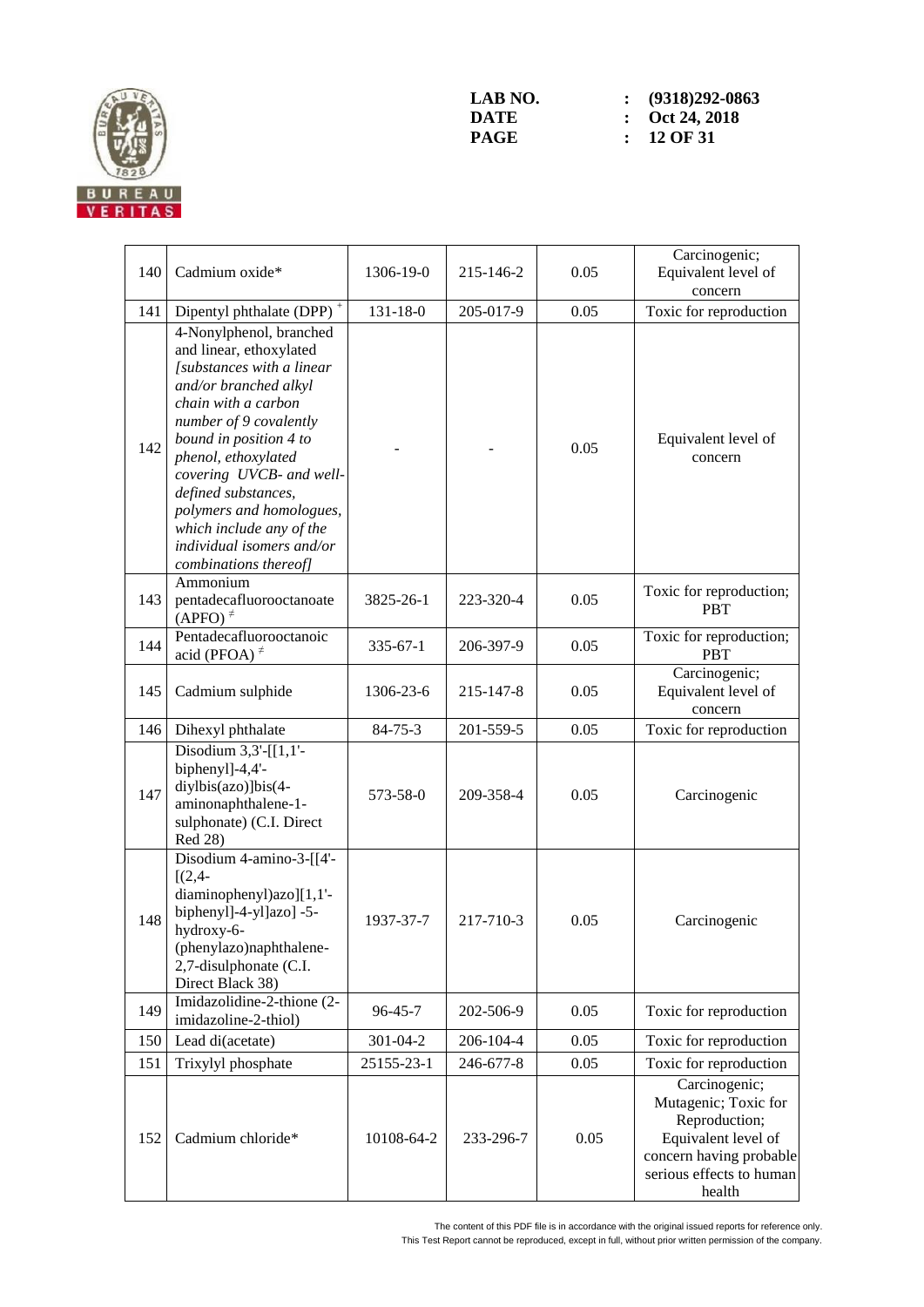

|     | 1,2-Benzenedicarboxylic                                                                                                                                                                                                                                                                                  |                                  |                         |      |                                                                                                                                                |
|-----|----------------------------------------------------------------------------------------------------------------------------------------------------------------------------------------------------------------------------------------------------------------------------------------------------------|----------------------------------|-------------------------|------|------------------------------------------------------------------------------------------------------------------------------------------------|
| 153 | acid, dihexyl ester,<br>branched and linear++                                                                                                                                                                                                                                                            | 68515-50-4                       | 271-093-5               | 0.05 | Toxic for reproduction                                                                                                                         |
| 154 | Sodium peroxometaborate*                                                                                                                                                                                                                                                                                 | 7632-04-4                        | 231-556-4               | 0.05 | Toxic for reproduction                                                                                                                         |
| 155 | Sodium perborate; perboric<br>acid, sodium salt*                                                                                                                                                                                                                                                         |                                  | 239-172-9;<br>234-390-0 | 0.05 | Toxic for reproduction                                                                                                                         |
| 156 | Cadmium fluoride *                                                                                                                                                                                                                                                                                       | 7790-79-6                        | 232-222-0               | 0.05 | Carcinogenic;<br>Mutagenic; Toxic for<br>Reproduction;<br>Equivalent level of<br>concern having<br>probable serious effects<br>to human health |
| 157 | Cadmium sulphate *                                                                                                                                                                                                                                                                                       | $10124 - 36 - 4$ ;<br>31119-53-6 | 233-331-6               | 0.05 | Carcinogenic;<br>Mutagenic; Toxic for<br>Reproduction;<br>Equivalent level of<br>concern having<br>probable serious effects<br>to human health |
| 158 | 2-benzotriazol-2-yl-4,6-<br>di-tert-butylphenol (UV-<br>320)                                                                                                                                                                                                                                             | 3846-71-7                        | 223-346-6               | 0.05 | PBT;<br>vPvB                                                                                                                                   |
| 159 | 2-(2H-benzotriazol-2-yl)-<br>4,6-ditertpentylphenol<br>$(UV-328)$                                                                                                                                                                                                                                        | 25973-55-1                       | 247-384-8               | 0.05 | PBT;<br>vPvB                                                                                                                                   |
| 160 | 2-ethylhexyl 10-ethyl-4,4-<br>dioctyl-7-oxo-8-oxa-3,5-<br>dithia-4-<br>stannatetradecanoate<br>$(DOTE)*$                                                                                                                                                                                                 | 15571-58-1                       | 239-622-4               | 0.05 | Toxic for<br>Reproduction                                                                                                                      |
| 161 | Reaction mass of 2-<br>ethylhexyl 10-ethyl-4,4-<br>dioctyl-7-oxo-8-oxa-3,5-<br>dithia-4-<br>stannatetradecanoate and<br>2-ethylhexyl 10-ethyl-4-<br>$[[2-(2-ethylhexyl)oxy]-2-$<br>oxoethyl]thio]-4-octyl-7-<br>oxo-8-oxa-3,5-dithia-4-<br>stannatetradecanoate<br>(reaction mass of DOTE<br>and MOTE) * |                                  |                         | 0.05 | Toxic for<br>Reproduction                                                                                                                      |
| 162 | 1,2-benzenedicarboxylic<br>acid, di-C6-10-alkyl<br>esters; $1,2$ -<br>benzenedicarboxylic acid,<br>mixed decyl and hexyl<br>and octyl diesters with $\geq$<br>0.3% of dihexyl phthalate<br>(EC No. 201-559-5)                                                                                            | 68515-51-5;<br>68648-93-1        | 271-094-0;<br>272-013-1 | 0.05 | Toxic for reproduction                                                                                                                         |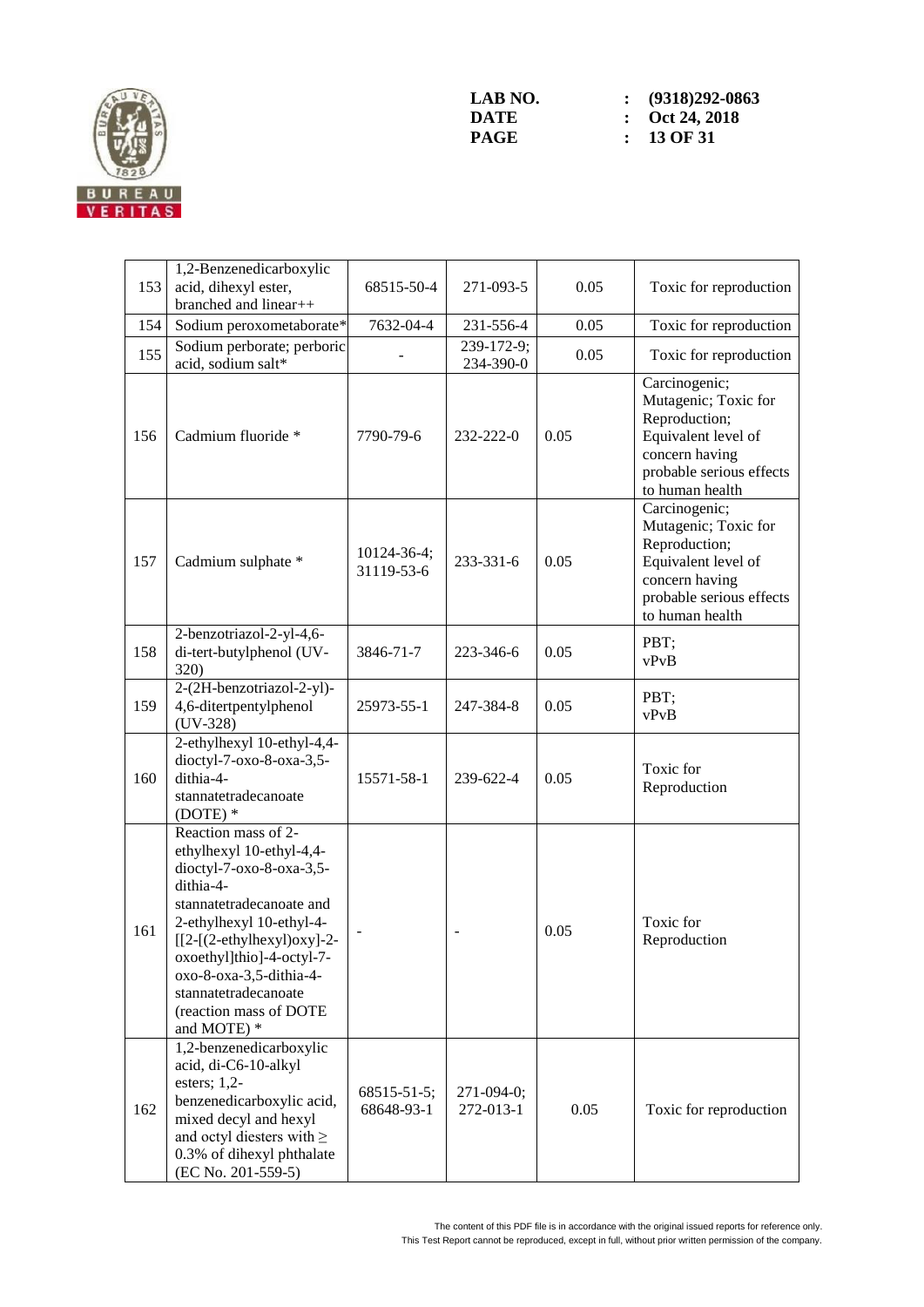

| 163 | 5-sec-butyl-2- $(2,4-$<br>dimethylcyclohex-3-en-1-<br>yl)-5-methyl-1,3-dioxane<br>[1], $5$ -sec-butyl-2- $(4, 6$ -<br>dimethylcyclohex-3-en-1-<br>yl)-5-methyl-1,3-dioxane<br>[2] [covering any of the<br>individual isomers of [1]<br>and [2] or any<br>combination thereof]                                                                       |                                              |                         | 0.05 | Very persistent and<br>very bioaccumulative                                             |
|-----|-----------------------------------------------------------------------------------------------------------------------------------------------------------------------------------------------------------------------------------------------------------------------------------------------------------------------------------------------------|----------------------------------------------|-------------------------|------|-----------------------------------------------------------------------------------------|
| 164 | 1,3-propanesultone                                                                                                                                                                                                                                                                                                                                  | 1120-71-4                                    | 214-317-9               | 0.05 | Carcinogenic                                                                            |
| 165 | 2,4-di-tert-butyl-6-(5-<br>chlorobenzotriazol-2-<br>yl)phenol (UV-327)                                                                                                                                                                                                                                                                              | 3864-99-1                                    | 223-383-8               | 0.05 | vPvB                                                                                    |
| 166 | 2-(2H-benzotriazol-2-yl)-<br>4-(tert-butyl)-6-(sec-<br>butyl)phenol (UV-350)                                                                                                                                                                                                                                                                        | 36437-37-3                                   | 253-037-1               | 0.05 | vPvB                                                                                    |
| 167 | Nitrobenzene                                                                                                                                                                                                                                                                                                                                        | 98-95-3                                      | 202-716-0               | 0.05 | Toxic for reproduction                                                                  |
| 168 | Perfluorononan-1-oic acid<br>acid and its sodium and<br>ammonium salts                                                                                                                                                                                                                                                                              | $375 - 95 - 1$ ;<br>21049-39-8;<br>4149-60-4 | 206-801-3               | 0.05 | Toxic for reproduction;<br><b>PBT</b>                                                   |
| 169 | Benzo[def]chrysene<br>(benzo[a]pyrene)                                                                                                                                                                                                                                                                                                              | 200-028-5                                    | $50-32-8$               | 0.05 | Carcinogenic;<br>Mutagenic; Toxic for<br>Reproduction;<br>PBT;<br>vPvB                  |
| 170 | $4,4'$ -<br>isopropylidenediphenol<br>(bisphenol A; BPA)                                                                                                                                                                                                                                                                                            | $80 - 05 - 7$                                | 201-245-8               | 0.05 | Endocrine disrupting<br>properties                                                      |
| 171 | 4-Heptylphenol, branched<br>and linear [substances<br>with a linear and/or<br>branched alkyl chain with<br>a carbon number of 7<br>covalently bound<br>predominantly in position<br>4 to phenol, covering also<br>UVCB- and well-defined<br>substances which include<br>any of the individual<br>isomers or a combination<br>thereof]<br>$(4-Hpbl)$ |                                              |                         | 0.05 | Equivalent level of<br>concern having<br>probable serious effects<br>to the environment |
| 172 | Nonadecafluorodecanoic<br>acid (PFDA) and its<br>sodium and ammonium<br>salts                                                                                                                                                                                                                                                                       | 3830-45-3,<br>335-76-2,<br>3108-42-7         | 206-400-3,<br>221-470-5 | 0.05 | Toxic for reproduction;<br><b>PBT</b>                                                   |
| 173 | $p-(1,1-$<br>dimethylpropyl)phenol<br>(PTAP)                                                                                                                                                                                                                                                                                                        | 80-46-6                                      | 201-280-9               | 0.05 | Equivalent level of<br>concern having<br>probable serious effects<br>to the environment |

The content of this PDF file is in accordance with the original issued reports for reference only. This Test Report cannot be reproduced, except in full, without prior written permission of the company.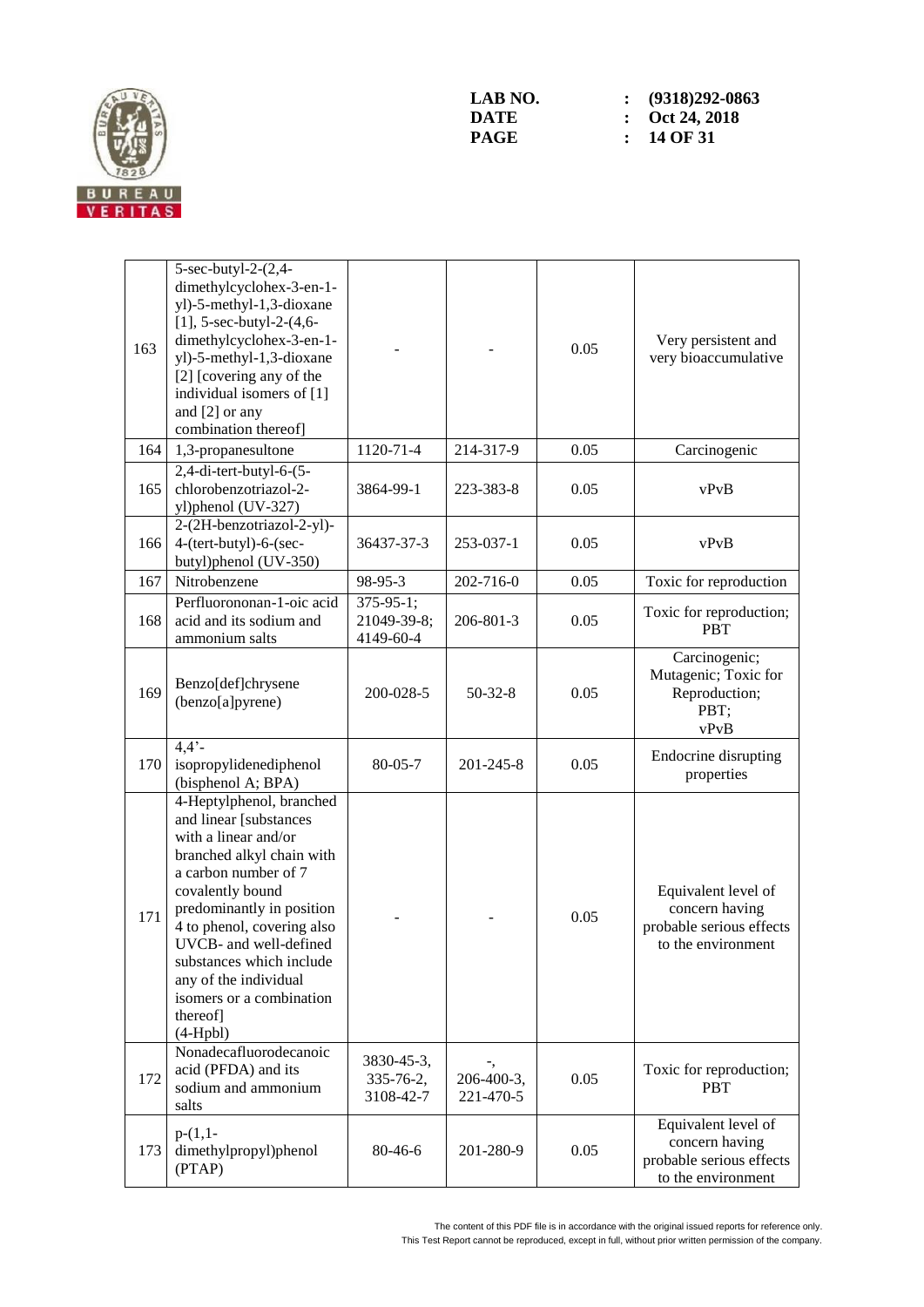

| 174 | Perfluorohexane-1-<br>sulphonic acid and its<br>salts (PFHxS)                                                                                                                                         |               |           | 0.05 | vPvB                                                                                                                                           |
|-----|-------------------------------------------------------------------------------------------------------------------------------------------------------------------------------------------------------|---------------|-----------|------|------------------------------------------------------------------------------------------------------------------------------------------------|
| 175 | Dechlorane plus<br>(including any of its<br>individual anti- and syn-<br>isomers or any<br>combination thereof)                                                                                       |               |           | 0.05 | vPvB                                                                                                                                           |
| 176 | Benz[a]anthracene                                                                                                                                                                                     | $56 - 55 - 3$ | 200-280-6 | 0.05 | Carcinogenic;<br>PBT;<br>vPvB                                                                                                                  |
| 177 | Cadmium nitrate*                                                                                                                                                                                      | 10325-94-7    | 233-710-6 | 0.05 | Carcinogenic;<br>Mutagenic; Toxic for<br>Reproduction;<br>Equivalent level of<br>concern having<br>probable serious effects<br>to human health |
| 178 | Cadmium carbonate*                                                                                                                                                                                    | 513-78-0      | 208-168-9 | 0.05 | Carcinogenic;<br>Mutagenic; Toxic for<br>Reproduction;<br>Equivalent level of<br>concern having<br>probable serious effects<br>to human health |
| 179 | Cadmium hydroxide*                                                                                                                                                                                    | 21041-95-2    | 244-168-5 | 0.05 | Carcinogenic;<br>Mutagenic; Toxic for<br>Reproduction;<br>Equivalent level of<br>concern having<br>probable serious effects<br>to human health |
| 180 | Chrysene                                                                                                                                                                                              | 218-01-9      | 205-923-4 | 0.05 | Carcinogenic;<br>PBT;<br>vPvB                                                                                                                  |
| 181 | Reaction products of<br>1,3,4-thiadiazolidine-2,5-<br>dithione, formaldehyde<br>and 4-heptylphenol,<br>branced and linear (RP-<br>HP) [with $> 0.1\%$ w/w 4-<br>heptylphenol, branched<br>and linear] |               |           | 0.05 | Endocrine disrupting<br>properties                                                                                                             |
| 182 | Benzene-1,2,4-<br>tricarboxylic<br>acid 1,2 anhydride<br>(trimellitic anhydride)                                                                                                                      | 552-30-7      | 209-008-0 | 0.05 | Respiratory sensitising<br>properties (human<br>health)                                                                                        |
| 183 | Benzo[ghi]perylene                                                                                                                                                                                    | 191-24-2      | 205-883-8 | 0.05 | <b>PBT</b><br>vPvB                                                                                                                             |
| 184 | Decamethylcyclopentasilo<br>xane(D5)                                                                                                                                                                  | 541-02-6      | 208-764-9 | 0.05 | <b>PBT</b><br>vPvB                                                                                                                             |

The content of this PDF file is in accordance with the original issued reports for reference only. This Test Report cannot be reproduced, except in full, without prior written permission of the company.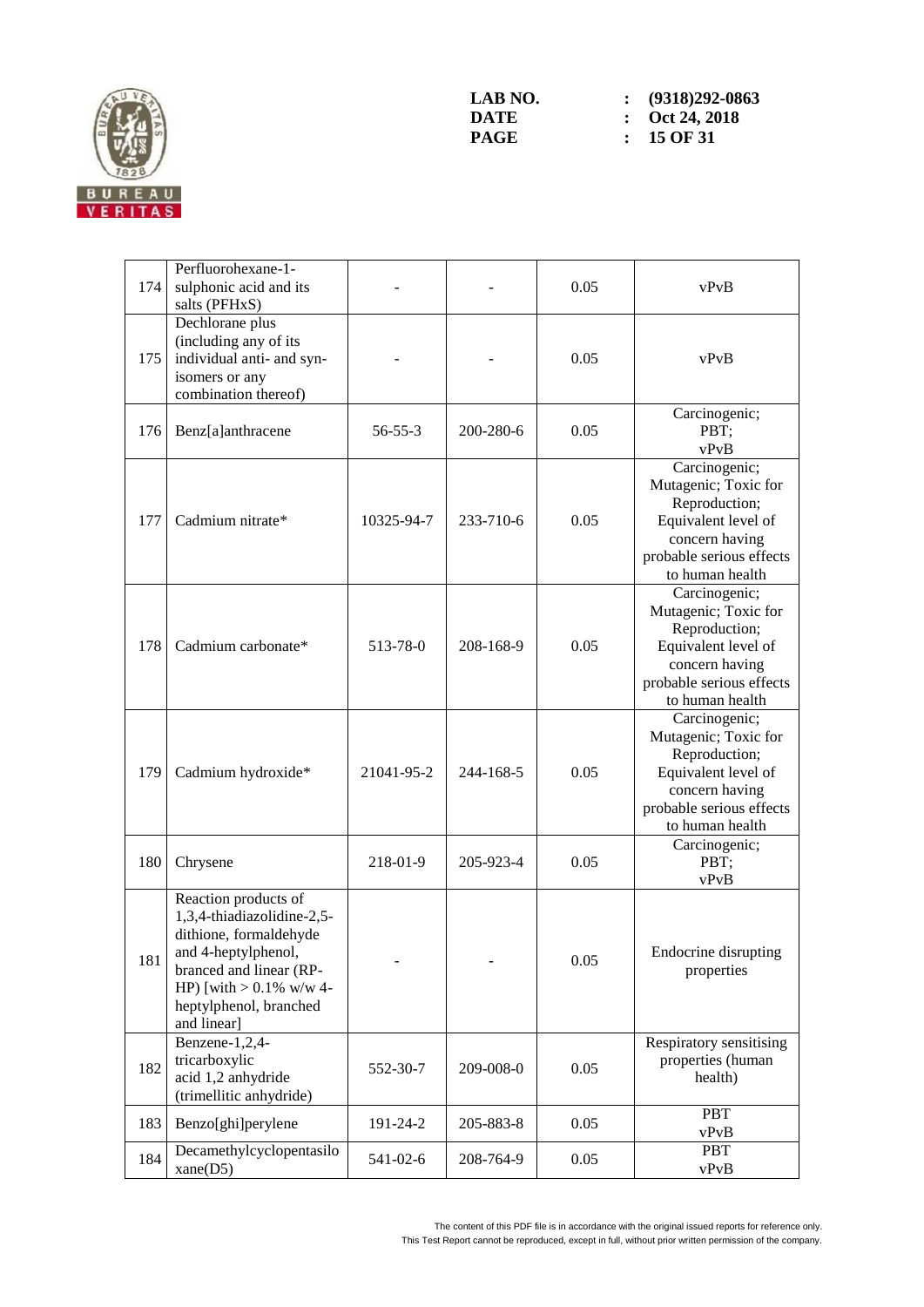

| 185 | Dicyclohexyl phthalate<br>(DCHP)        | $84-61-7$      | 201-545-9       | 0.05 | Toxic for reproduction<br>Endocrine disrupting<br>properties (human<br>health) |
|-----|-----------------------------------------|----------------|-----------------|------|--------------------------------------------------------------------------------|
| 186 | Disodium octaborate*                    | 12008-41-2     | $234 - 541 - 0$ | 0.05 | Toxic for reproduction                                                         |
| 187 | Dodecamethylcyclohexasi<br>loxane(D6)   | 540-97-6       | 208-762-8       | 0.05 | <b>PRT</b><br>vPvB                                                             |
| 188 | Ethylenediamine<br>(EDA)                | $107 - 15 - 3$ | 203-468-6       | 0.05 | Respiratory sensitising<br>properties (human<br>health)                        |
| 189 | Lead                                    | 7439-92-1      | $231 - 100 - 4$ | 0.05 | Toxic for reproduction                                                         |
| 190 | Octamethylcyclotetrasilox<br>ane $(D4)$ | 556-67-2       | 209-136-7       | 0.05 | <b>PBT</b><br>vPvB                                                             |
| 191 | Terphenyl, hydrogenated                 | 61788-32-7     | 262-967-7       | 0.05 | vPvB                                                                           |

 $^{(1)}$  CAS no. 7789-12-0 refers to sodium dichromate dihydrate

 $^{(2)}$  CAS no. 10588-01-9 refers to anhydrous sodium dichromate

 $^{(3)}$  CAS no. 3194-55-6 refers to a specific HBCDD - 1,2,5,6,9,10-hexabromocyclododecane

 $<sup>(4)</sup>$  CAS no. 25637-99-4 refers to unspecific HBCDD isomer composition</sup>

 $(5)$  CAS no. 1330-43-4 refers to disodium tetraborate, anhydrous

(6) CAS no. 12179-04-3 refers to sodium tetraborate, pentahydrate

 $(7)$  CAS no. 1303-96-4 refers to sodium tetraborate, decahydrate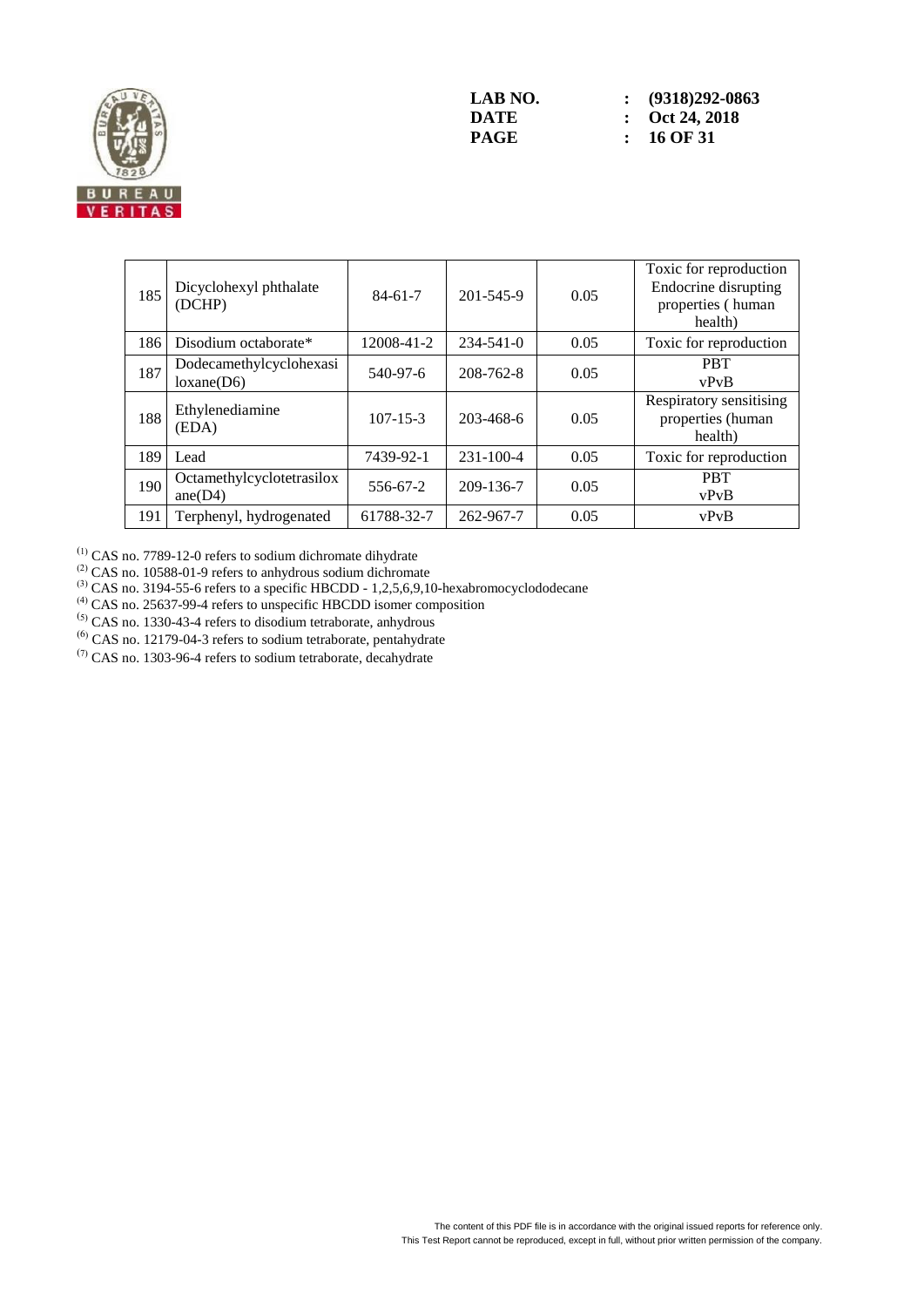

#### **TEST RESULT**

#### **191 Candidate List of Substances of Very High Concern for authorization published by European Chemicals Agency (ECHA) Regarding Regulation (EC) No. 1907/2006 concerning REACH**

| <b>Test Method:</b>                       | Analysis is based on GC, LC, IC, ICP, with various detection techniques and UV. |                          |               |  |  |  |
|-------------------------------------------|---------------------------------------------------------------------------------|--------------------------|---------------|--|--|--|
| <b>Test Item(s)</b>                       | <b>Item / Component Description(s) (Location(s))</b><br>Style(s)                |                          |               |  |  |  |
| 2                                         | White plastic (nail)                                                            | ÷,                       |               |  |  |  |
| 3                                         | White plastic (case)                                                            |                          |               |  |  |  |
| 4                                         | Black plastic (insulator)                                                       | $\overline{\phantom{0}}$ |               |  |  |  |
| 5                                         | White leather (sleeve)                                                          |                          |               |  |  |  |
| 6                                         | Transparent plastic with adhesive (plate, inner)                                | $\overline{\phantom{a}}$ |               |  |  |  |
| 7                                         | Beige wood (case)                                                               |                          |               |  |  |  |
| 8                                         | Silvery magnet (inner)                                                          |                          |               |  |  |  |
| 9                                         | Silvery metal (nail)                                                            | $\overline{\phantom{0}}$ |               |  |  |  |
| 10                                        | Silvery metal (plate, inner)                                                    |                          |               |  |  |  |
| 11                                        | Silvery metal (screw)                                                           |                          |               |  |  |  |
| 12                                        | Silvery metal (ring)                                                            |                          |               |  |  |  |
| 13                                        | Silvery metal (gasket)                                                          |                          |               |  |  |  |
| <b>Maximum</b><br><b>Allowable Limit:</b> | $0.1\%$ (Each of listed)                                                        |                          |               |  |  |  |
|                                           | <b>Result</b>                                                                   |                          |               |  |  |  |
| <b>Test Item(s)</b>                       | <b>Detected Analyte(s)</b>                                                      | Conc.                    | Unit          |  |  |  |
| $2+3+4+5+6+7$                             | <b>DMFA</b>                                                                     | 0.006                    | $\%$          |  |  |  |
| $8^{\#}$                                  | ND                                                                              | <b>ND</b>                | $\frac{0}{0}$ |  |  |  |
| $9^{\#}$                                  | ND                                                                              | <b>ND</b>                | $\%$          |  |  |  |
| $10^{#}$                                  | ND                                                                              | <b>ND</b>                | $\%$          |  |  |  |
| $11^{\#}$                                 | <b>ND</b>                                                                       | <b>ND</b>                | $\frac{0}{0}$ |  |  |  |
| 12                                        | <b>ND</b>                                                                       | ND                       | $\%$          |  |  |  |
| $13^{#}$                                  | Pb                                                                              | 0.011                    | $\%$          |  |  |  |

Note / Key :

 $ND = Not detected$   $\Rightarrow$   $\Rightarrow$  Greater than Conc. = Concentration  $mg/kg =$  milligram(s) per kilogram = ppm = part(s) per million Detection Limit (Mg/Kg) : Please refer appendix.

Remark :

- The list of Candidate List of Substances of Very High Concern for authorization published by European Chemicals Agency (ECHA) Regarding Regulation (EC) No. 1907/2006 concerning REACH and is summarized in table of Appendix.
	- $\cdot$ <sup>(d#,)</sup> The above results were transferred from (9318)246-0921 dated on Sep 13, 2018.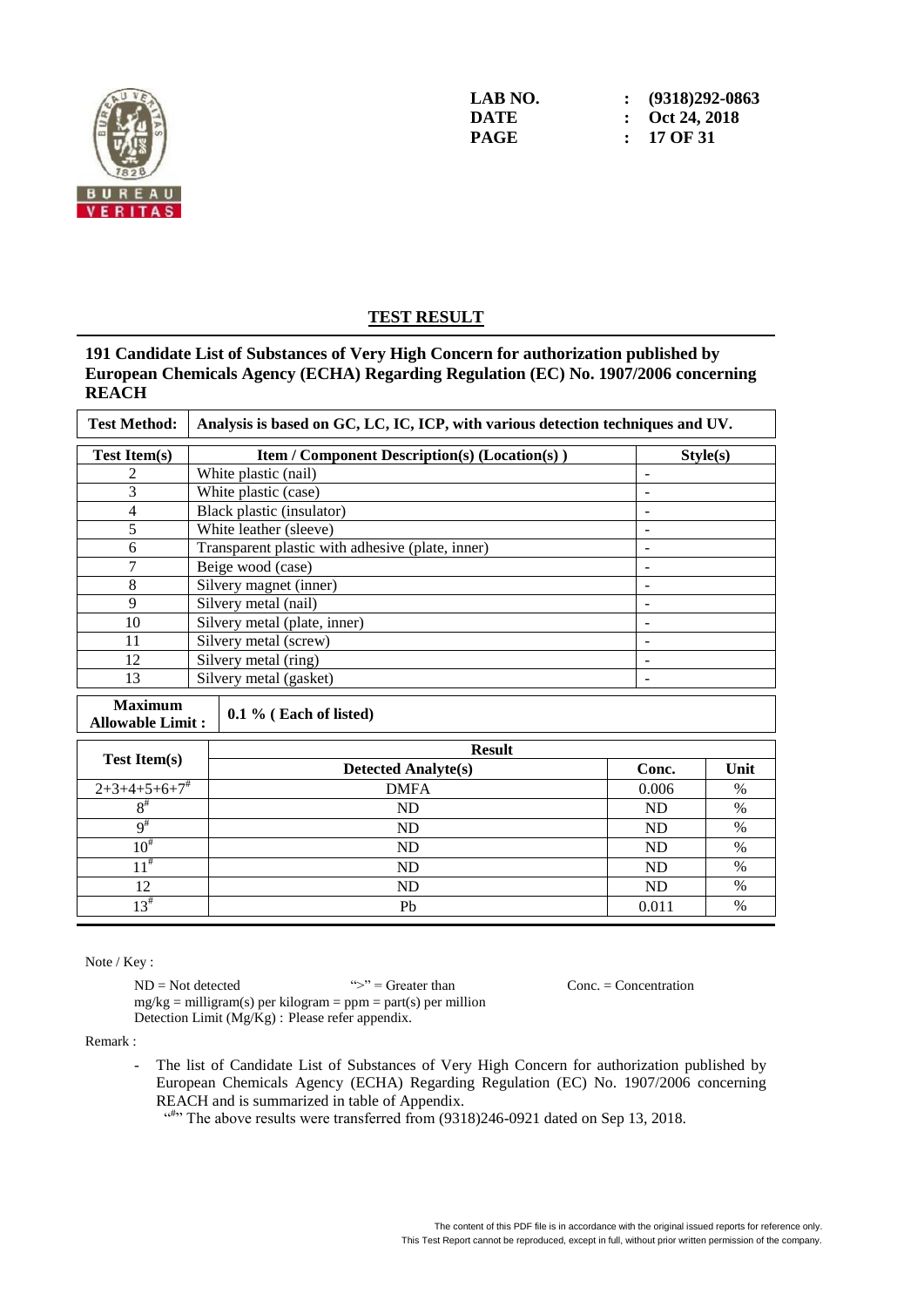

**LAB NO. : (9318)292-0863 DATE : Oct 24, 2018**

## **Annex**

#### **191 Candidate List of Substances of Very High Concern for authorization published by European Chemicals Agency (ECHA) Regarding Regulation (EC) No. 1907/2006 concerning REACH**

| No.            | <b>Substance name</b>                                                                                                                             | CAS No.                                                                                      | EC No.                  | <b>Detection</b><br>Limit, % | <b>Basis for</b><br>identification as a<br><b>SVHC</b> |
|----------------|---------------------------------------------------------------------------------------------------------------------------------------------------|----------------------------------------------------------------------------------------------|-------------------------|------------------------------|--------------------------------------------------------|
| 1              | Triethyl arsenate*                                                                                                                                | 15606-95-8                                                                                   | 427-700-2               | 0.01                         | Carcinogenic                                           |
| $\overline{2}$ | Anthracene                                                                                                                                        | $120 - 12 - 7$                                                                               | 204-371-1               | 0.005                        | <b>PBT</b>                                             |
| 3              | 4,4'-Diaminodiphenyl<br>methane (MDA)                                                                                                             | 101-77-9                                                                                     | 202-974-4               | 0.005                        | Carcinogenic                                           |
| 4              | Dibutyl phthalate (DBP)                                                                                                                           | 84-74-2                                                                                      | 201-557-4               | 0.005                        | Toxic for reproduction                                 |
| 5              | Cobalt dichloride*                                                                                                                                | 7646-79-9                                                                                    | 231-589-4               | 0.01                         | Carcinogenic                                           |
| 6              | Diarsenic pentaoxide*                                                                                                                             | 1303-28-2                                                                                    | 215-116-9               | 0.01                         | Carcinogenic                                           |
| 7              | Diarsenic trioxide*                                                                                                                               | 1327-53-3                                                                                    | 215-481-4               | 0.01                         | Carcinogenic                                           |
| 8              | Sodium dichromate*                                                                                                                                | 7789-12-0 <sup>(1)</sup> ,<br>$10588 - 01 - 9^{(2)}$                                         | 234-190-3               | 0.01                         | Carcinogenic;<br>Mutagenic;<br>Toxic for reproduction  |
| 9              | 5-tert-butyl-2,4,6-trinitro-<br>m-xylene (musk xylene)                                                                                            | $81 - 15 - 2$                                                                                | 201-329-4               | 0.005                        | vPvB                                                   |
| 10             | Bis (2-ethylhexyl)<br>phthalate (DEHP)                                                                                                            | 117-81-7                                                                                     | $204 - 211 - 0$         | 0.005                        | Toxic for reproduction                                 |
| 11             | Hexabromo<br>cyclododecane (HBCDD)<br>and all major<br>diastereoisomers<br>identified:<br>$\alpha$ - HBCDD<br>$\beta$ - HBCDD<br>$\gamma$ - HBCDD | $3194 - 55 - 6^{(3)}$<br>$25637 - 99 - 4^{(4)}$<br>134237-50-6<br>134237-51-7<br>134237-52-8 | 247-148-4,<br>221-695-9 | 0.005                        | <b>PBT</b>                                             |
| 12             | Alkanes, C10-13, chloro<br>(Short Chain Chlorinated<br>Paraffins) (SCCP)                                                                          | 85535-84-8                                                                                   | 287-476-5               | 0.01                         | PBT, vPvB                                              |
| 13             | Bis(tributyltin) oxide<br>$(TBTO)**$                                                                                                              | 56-35-9                                                                                      | 200-268-0               | 0.005                        | <b>PBT</b>                                             |
| 14             | Lead hydrogen arsenate*                                                                                                                           | 7784-40-9                                                                                    | 232-064-2               | 0.01                         | Carcinogenic;<br>Toxic for reproduction                |
| 15             | Benzyl butyl phthalate<br>(BBP)                                                                                                                   | 85-68-7                                                                                      | 201-622-7               | 0.005                        | Toxic for reproduction                                 |
| 16             | 2,4-Dinitrotoluene                                                                                                                                | $121 - 14 - 2$                                                                               | 204-450-0               | 0.005                        | Carcinogenic                                           |
| 17             | Anthracene oil                                                                                                                                    | 90640-80-5                                                                                   | 292-602-7               | 0.01                         | Carcinogenic, PBT,<br>vPvB                             |
| 18             | Anthracene oil,<br>anthracene paste, distn.<br>Lights                                                                                             | 91995-17-4                                                                                   | 295-278-5               | 0.01                         | Carcinogenic;<br>Mutagenic,<br>PBT, vPvB               |

The content of this PDF file is in accordance with the original issued reports for reference only.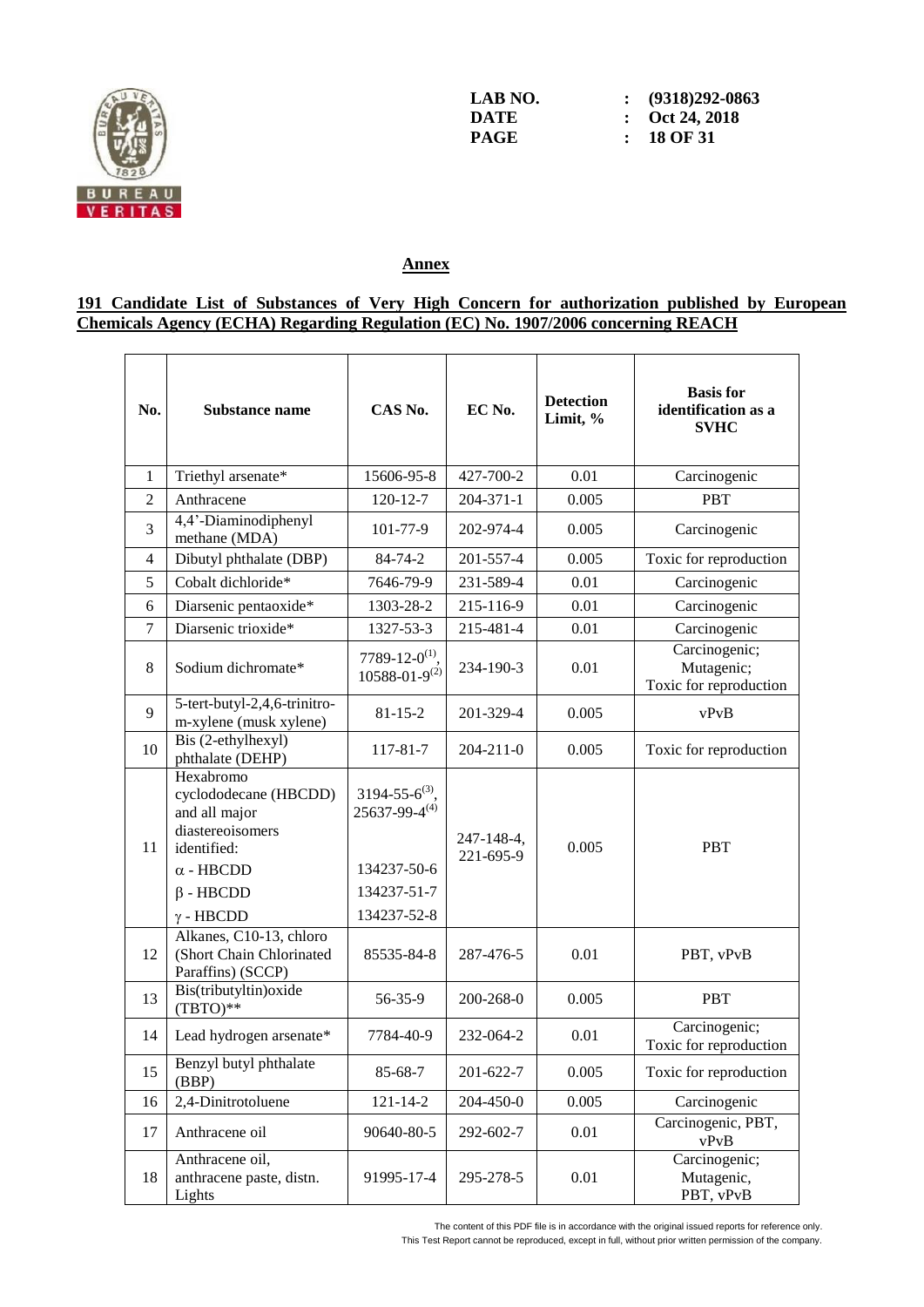

| 19 | Anthracene oil,<br>anthracene paste,<br>anthracene fraction             | 91995-15-2                                                                         | 295-275-9                | 0.01  | Carcinogenic;<br>Mutagenic,<br>PBT, vPvB              |
|----|-------------------------------------------------------------------------|------------------------------------------------------------------------------------|--------------------------|-------|-------------------------------------------------------|
| 20 | Anthracene oil,<br>anthracene-low                                       | 90640-82-7                                                                         | 292-604-8                | 0.01  | Carcinogenic;<br>Mutagenic,<br>PBT, vPvB              |
| 21 | Anthracene oil,<br>anthracene paste                                     | 90640-81-6                                                                         | 292-603-2                | 0.01  | Carcinogenic;<br>Mutagenic,<br>PBT, vPvB              |
| 22 | Diisobutyl phthalate                                                    | 84-69-5                                                                            | 201-553-2                | 0.005 | Toxic for reproduction                                |
| 23 | Aluminosilicate,<br><b>Refractory Ceramic</b><br>Fibres $*^a$           | Index no. 650-017-00-8                                                             |                          | 0.01  | Carcinogenic                                          |
| 24 | Zirconia Aluminosilicate,<br>Refractory Ceramic<br>Fibres <sup>*b</sup> | Index no. 650-017-00-8                                                             |                          | 0.01  | Carcinogenic                                          |
| 25 | Lead chromate*                                                          | 7758-97-6                                                                          | 231-846-0                | 0.01  | Carcinogenic;<br>Toxic for reproduction               |
| 26 | Lead chromate molybdate<br>sulfate red (C.I. Pigment<br>Red 104)*       | 12656-85-8                                                                         | 235-759-9                | 0.01  | Carcinogenic;<br>Toxic for reproduction               |
| 27 | Lead sulfochromate<br>yellow (C.I. Pigment<br>Yellow 34)*               | 1344-37-2                                                                          | 215-693-7                | 0.01  | Carcinogenic;<br>Toxic for reproduction               |
| 28 | Tris(2-chloroethyl)<br>phosphate                                        | 115-96-8                                                                           | 204-118-5                | 0.005 | Toxic for reproduction                                |
| 29 | Coal tar pitch, high<br>temperature                                     | 65996-93-2                                                                         | 266-028-2                | 0.01  | Carcinogenic, PBT,<br>vPvB                            |
| 30 | Acrylamide                                                              | $79-06-1$                                                                          | 201-173-7                | 0.005 | Carcinogenic;<br>Mutagenic                            |
| 31 | Trichloroethylene                                                       | $79-01-6$                                                                          | 201-167-4                | 0.005 | Carcinogenic                                          |
| 32 | Boric acid*                                                             | 10043-35-3,<br>11113-50-1                                                          | 233-139-2 /<br>234-343-4 | 0.01  | Toxic for reproduction                                |
| 33 | Disodium tetraborate,<br>anhydrous*                                     | 1330-43-4 <sup>(5)</sup> ,<br>12179-04-3 <sup>(6)</sup> ,<br>$1303 - 96 - 4^{(7)}$ | 215-540-4                | 0.01  | Toxic for reproduction                                |
| 34 | Tetraboron disodium<br>heptaoxide, hydrate*                             | 12267-73-1                                                                         | 235-541-3                | 0.01  | Toxic for reproduction                                |
| 35 | Sodium chromate*                                                        | 7775-11-3                                                                          | 231-889-5                | 0.01  | Carcinogenic;<br>Mutagenic;<br>Toxic for reproduction |
| 36 | Potassium chromate*                                                     | 7789-00-6                                                                          | 232-140-5                | 0.01  | Carcinogenic;<br>Mutagenic                            |
| 37 | Ammonium dichromate*                                                    | 7789-09-5                                                                          | 232-143-1                | 0.01  | Carcinogenic;<br>Mutagenic;<br>Toxic for reproduction |
| 38 | Potassium dichromate*                                                   | 7778-50-9                                                                          | 231-906-6                | 0.01  | Carcinogenic;<br>Mutagenic;<br>Toxic for reproduction |
| 39 | Cobalt(II) sulphate*                                                    | 10124-43-3                                                                         | 233-334-2                | 0.01  | Carcinogenic;<br>Toxic for reproduction               |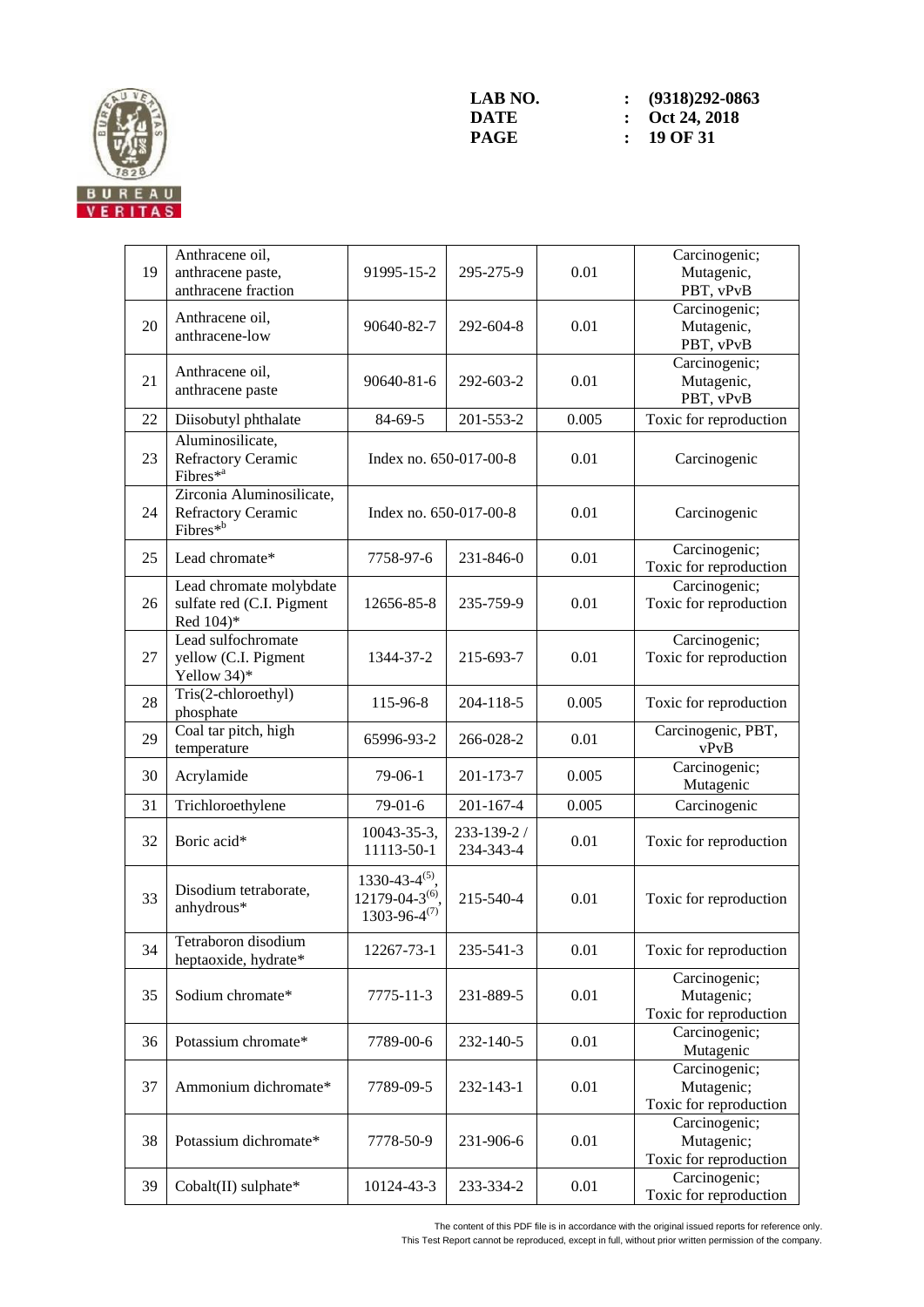

| 40 | Cobalt(II) dinitrate*                                                                                                                                    | 10141-05-6                  | 233-402-1              | 0.01  | Carcinogenic;<br>Toxic for reproduction |
|----|----------------------------------------------------------------------------------------------------------------------------------------------------------|-----------------------------|------------------------|-------|-----------------------------------------|
| 41 | Cobalt(II) carbonate*                                                                                                                                    | 513-79-1                    | 208-169-4              | 0.01  | Carcinogenic;<br>Toxic for reproduction |
| 42 | Cobalt(II) diacetate*                                                                                                                                    | $71 - 48 - 7$               | 200-755-8              | 0.01  | Carcinogenic;<br>Toxic for reproduction |
| 43 | 2-Methoxyethanol                                                                                                                                         | 109-86-4                    | 203-713-7              | 0.005 | Toxic for reproduction                  |
| 44 | 2-Ethoxyethanol                                                                                                                                          | 110-80-5                    | 203-804-1              | 0.005 | Toxic for reproduction                  |
| 45 | Chromium trioxide*                                                                                                                                       | 1333-82-0                   | 215-607-8              | 0.01  | Carcinogenic;<br>Mutagenic              |
| 46 | Acid generated from<br>chromium trioxide and<br>their oligomers:<br>Chromic acid*<br>Dichromic acid*<br>Oligomers of chromic<br>acid and dichromic acid* | 7738-94-5<br>13530-68-2     | 231-801-5<br>236-881-5 | 0.01  | Carcinogenic                            |
| 47 | 2-Ethoxyethyl acetate                                                                                                                                    | $111 - 15 - 9$              | 203-839-2              | 0.005 | Toxic for reproduction                  |
| 48 | Strontium Chromate*                                                                                                                                      | 7789-06-2                   | 232-142-6              | 0.01  | Carcinogenic                            |
| 49 | 1,2-benzenedicarboxylic<br>acid, di-C7-11 branched<br>alkyl ester and linear alkyl<br>ester                                                              | 68515-42-4                  | 271-084-6              | 0.005 | Toxic for reproduction                  |
| 50 | Hydrazine                                                                                                                                                | $302 - 01 - 2$<br>7803-57-8 | 206-114-9              | 0.005 | Carcinogenic                            |
| 51 | 1-Methyl-2-pyrrolidone                                                                                                                                   | 872-50-4                    | 212-828-1              | 0.005 | Toxic for reproduction                  |
| 52 | 1,2,3-trichloropropane                                                                                                                                   | $96 - 18 - 4$               | 202-486-1              | 0.005 | Toxic for reproduction                  |
| 53 | 1,2-benzenedicarboxylic<br>acid, di-C6-8-branched<br>alkyl ester, C7-rich<br>(DIHP)                                                                      | 71888-89-6                  | 276-158-1              | 0.005 | Toxic for reproduction                  |
| 54 | Dichromium<br>tris(chromate)*                                                                                                                            | 24613-89-6                  | 246-356-2              | 0.01  | Carcinogenic                            |
| 55 | Potassium<br>hydroxyoctaoxodizincated<br>i-chromate*                                                                                                     | 11103-86-9                  | 234-329-8              | 0.01  | Carcinogenic                            |
| 56 | Pentazinc chromate<br>octahydroxide*                                                                                                                     | 49663-84-5                  | 256-418-0              | 0.01  | Carcinogenic                            |
| 57 | Formaldehyde, oligomeric<br>reaction products with<br>aniline (technical MDA)                                                                            | 25214-70-4                  | 500-036-1              | 0.005 | Carcinogenic                            |
| 58 | Bis(2-methoxyethyl)<br>phthalate                                                                                                                         | 117-82-8                    | 204-212-6              | 0.005 | Toxic for reproduction                  |
| 59 | 2-Methoxyaniline;<br>o-Anisidine                                                                                                                         | $90-04-0$                   | 201-963-1              | 0.005 | Carcinogenic                            |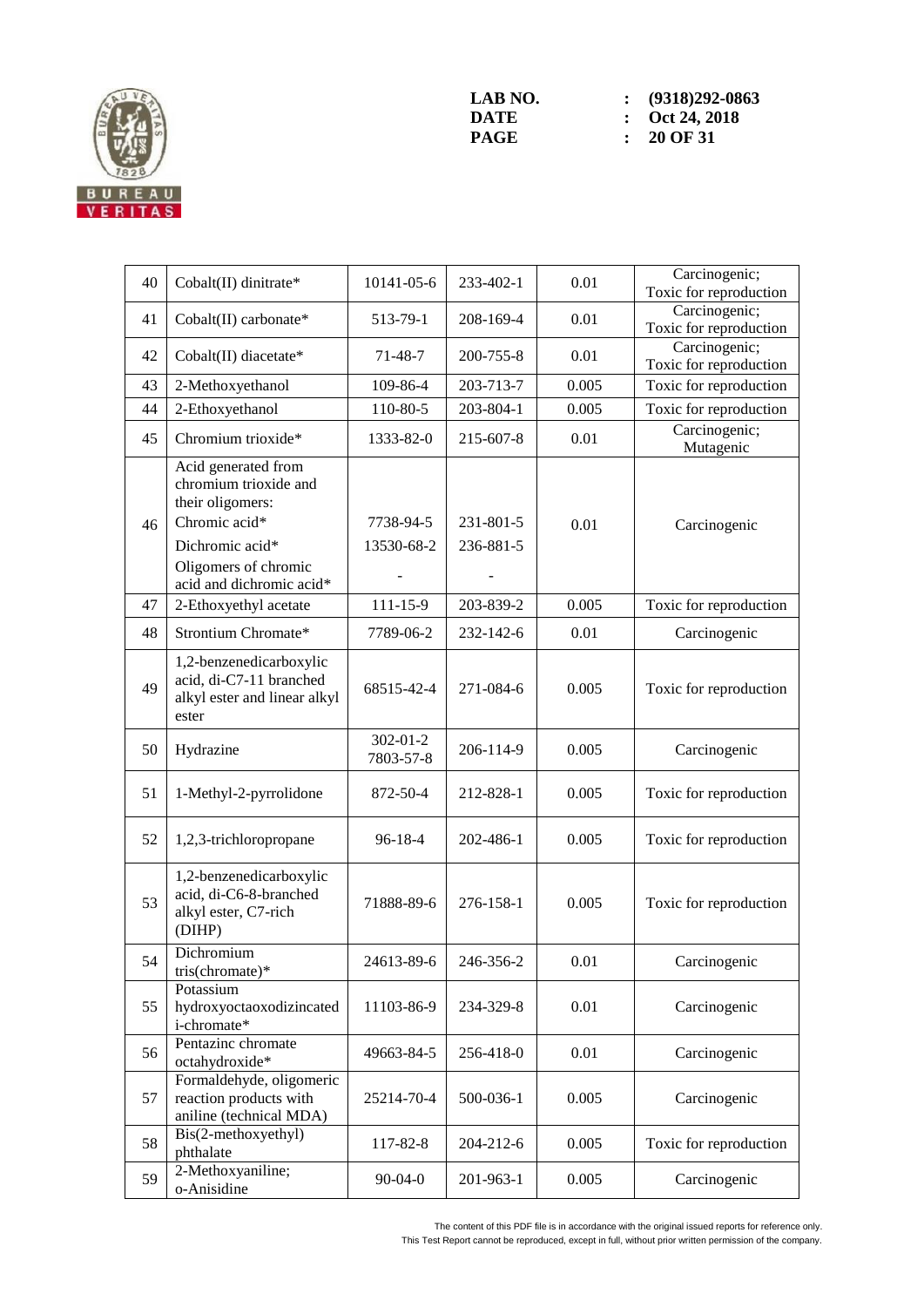

| 60 | $4-(1,1,3,3-$<br>tetramethylbutyl)phenol,<br>(4-tert-Octylphenol)                                                       | 140-66-9       | 205-426-2 | 0.005    | Equivalent level of<br>concern          |
|----|-------------------------------------------------------------------------------------------------------------------------|----------------|-----------|----------|-----------------------------------------|
| 61 | 1,2-Dichloroethane                                                                                                      | 107-06-2       | 203-458-1 | 0.005    | Carcinogenic                            |
| 62 | Bis(2-methoxyethyl) ether                                                                                               | 111-96-6       | 203-924-4 | 0.005    | Toxic for reproduction                  |
| 63 | Arsenic acid*                                                                                                           | 7778-39-4      | 231-901-9 | 0.01     | Carcinogenic                            |
| 64 | Calcium arsenate*                                                                                                       | 7778-44-1      | 231-904-5 | 0.01     | Carcinogenic                            |
| 65 | Trilead diarsenate*                                                                                                     | 3687-31-8      | 222-979-5 | 0.01     | Carcinogenic;<br>Toxic for reproduction |
| 66 | N,N-dimethylacetamide<br>(DMAC)                                                                                         | $127 - 19 - 5$ | 204-826-4 | 0.005    | Toxic for reproduction                  |
| 67 | $2,2$ '-dichloro-4,4'-<br>methylenedianiline<br>(MOCA)                                                                  | $101 - 14 - 4$ | 202-918-9 | 0.005    | Carcinogenic                            |
| 68 | Phenolphthalein                                                                                                         | 77-09-8        | 201-004-7 | 0.005    | Carcinogenic                            |
| 69 | Lead azide, Lead diazide*                                                                                               | 13424-46-9     | 236-542-1 | 0.01     | Toxic for reproduction                  |
| 70 | Lead styphnate*                                                                                                         | 15245-44-0     | 239-290-0 | 0.01     | Toxic for reproduction                  |
| 71 | Lead dipicrate*                                                                                                         | 6477-64-1      | 229-335-2 | 0.01     | Toxic for reproduction                  |
| 72 | $1,2-bis(2-$<br>methoxyethoxy)ethane<br>(TEGDME; triglyme)                                                              | 112-49-2       | 203-977-3 | 0.005    | Toxic for reproduction                  |
| 73 | 1,2-dimethoxyethane;<br>ethylene glycol dimethyl<br>ether (EGDME)                                                       | $110-71-4$     | 203-794-9 | 0.005    | Toxic for reproduction                  |
| 74 | Diboron trioxide*                                                                                                       | 1303-86-2      | 215-125-8 | 0.01     | Toxic for reproduction                  |
| 75 | Formamide                                                                                                               | $75 - 12 - 7$  | 200-842-0 | $0.01\,$ | Toxic for reproduction                  |
| 76 | Lead(II)<br>bis(methanesulfonate)*                                                                                      | 17570-76-2     | 401-750-5 | 0.01     | Toxic for reproduction                  |
| 77 | TGIC (1,3,5-<br>tris(oxiranylmethyl)-<br>1,3,5-triazine-<br>2,4,6(1H,3H,5H)-trione) §                                   | 2451-62-9      | 219-514-3 | 0.005    | Mutagenic                               |
| 78 | $\beta$ -TGIC (1,3,5-tris[(2S)<br>and 2R)-2,3-<br>epoxypropyl]-1,3,5-<br>triazine-2,4,6-<br>$(1H, 3H, 5H)$ -trione) $§$ | 59653-74-6     | 423-400-0 | 0.005    | Mutagenic                               |
| 79 | $4,4'$ -<br>bis(dimethylamino)benzo<br>phenone<br>(Michler's ketone)                                                    | 90-94-8        | 202-027-5 | 0.005    | Carcinogenic                            |
| 80 | N,N,N',N'-tetramethyl-<br>4,4'-methylenedianiline<br>(Michler's base)                                                   | $101 - 61 - 1$ | 202-959-2 | 0.005    | Carcinogenic                            |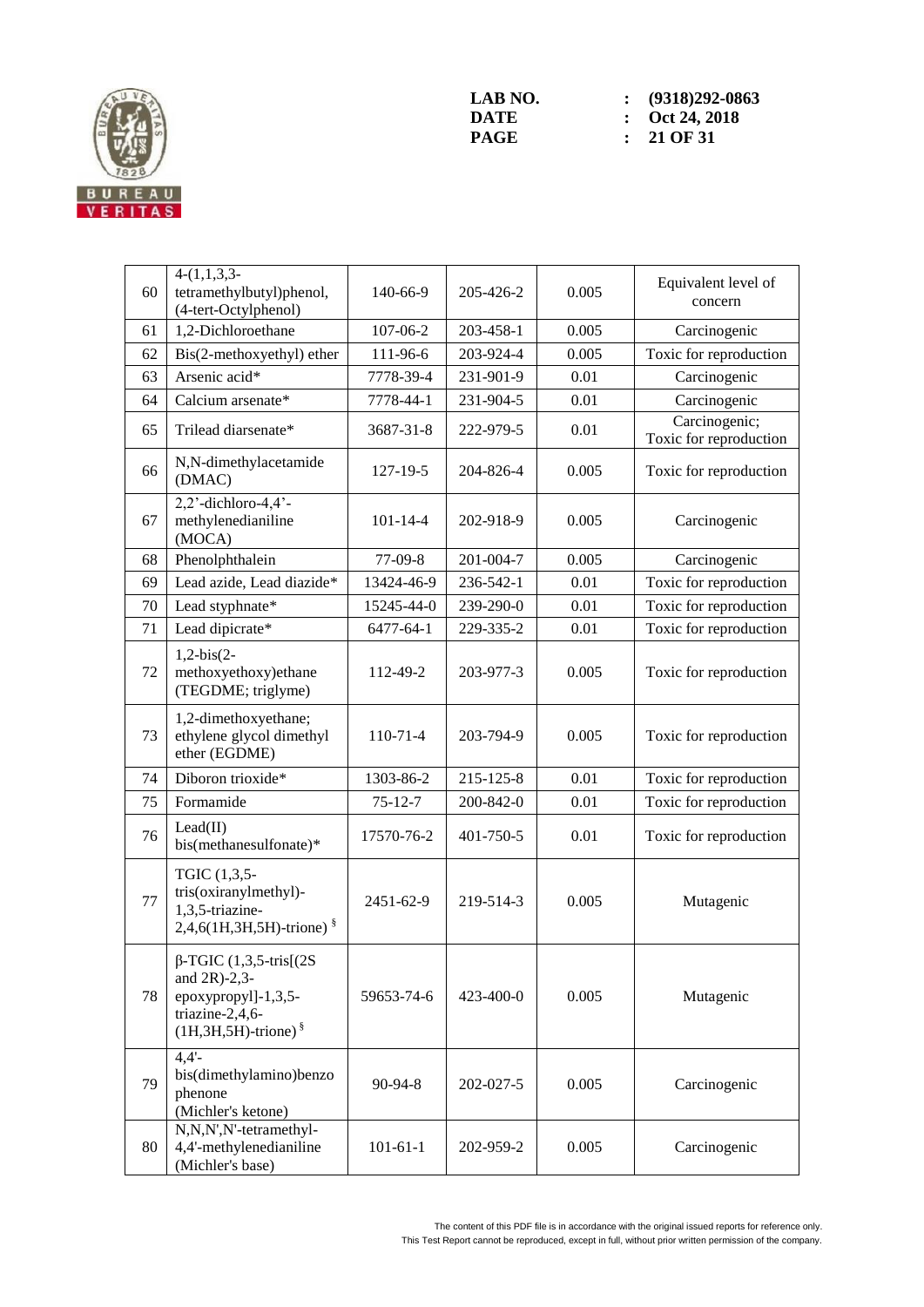

| 81 | $[4-[4,4]$ -<br>bis(dimethylamino)<br>benzhydrylidene]cyclohex<br>a-2,5-dien-1-<br>ylidene]dimethylammoniu<br>m chloride<br>(C.I. Basic Violet 3)                               | 548-62-9                                                | 208-953-6                                           | 0.005 | Carcinogenic                                                                                |
|----|---------------------------------------------------------------------------------------------------------------------------------------------------------------------------------|---------------------------------------------------------|-----------------------------------------------------|-------|---------------------------------------------------------------------------------------------|
| 82 | $[4-[14-anilino-1-$<br>naphthyl][4-<br>(dimethylamino)<br>phenyl]methylene]cycloh<br>exa-2,5-dien-1-ylidene]<br>dimethylammonium<br>chloride<br>(C.I. Basic Blue 26)            | 2580-56-5                                               | 219-943-6                                           | 0.005 | Carcinogenic                                                                                |
| 83 | $\alpha$ , $\alpha$ -Bis[4-<br>(dimethylamino)phenyl]-4<br>(phenylamino)naphthalen<br>e-1-methanol<br>(C.I. Solvent Blue 4)                                                     | 6786-83-0                                               | 229-851-8                                           | 0.01  | Carcinogenic                                                                                |
| 84 | 4,4'-bis(dimethylamino)-<br>4"-(methylamino)trityl<br>alcohol                                                                                                                   | 561-41-1                                                | 209-218-2                                           | 0.005 | Carcinogenic                                                                                |
| 85 | Bis(pentabromophenyl)<br>ether (DecaBDE)                                                                                                                                        | 1163-19-5                                               | 214-604-9                                           | 0.005 | Persistent,<br>bioaccumulative and<br>toxic; very persistent<br>and very<br>bioaccumulative |
| 86 | N,N-dimethylformamide;<br>dimethyl formamide                                                                                                                                    | $68 - 12 - 2$                                           | 200-679-5                                           | 0.005 | Toxic for reproduction                                                                      |
| 87 | Methoxy acetic acid                                                                                                                                                             | $625 - 45 - 6$                                          | 210-894-6                                           | 0.005 | Toxic for<br>reproduction;<br>equivalent level of<br>concern                                |
| 88 | Dibutyltin dichloride<br>$(DBT)^*$                                                                                                                                              | 683-18-1                                                | 211-670-0                                           | 0.01  | Toxic for reproduction                                                                      |
| 89 | 1,2-Diethoxyethane                                                                                                                                                              | 629-14-1                                                | 211-076-1                                           | 0.005 | Toxic for reproduction                                                                      |
| 90 | Hexahydro-2-benzofuran-<br>1,3-dione (HHPA), cis-<br>cyclohexane-1,2-<br>dicarboxylic anhydride,<br>trans-cyclohexane-1,2-<br>dicarboxylic anhydride                            | $85 - 42 - 7$ ,<br>13149-00-3,<br>14166-21-3            | 201-604-9,<br>236-086-3,<br>238-009-9               | 0.01  | Equivalent level of<br>concern                                                              |
| 91 | Hexahydromethylphathalic<br>anhydride,<br>Hexahydro-4-<br>methylphathalic anhydride,<br>Hexahydro-1-<br>methylphathalic anhydride,<br>Hexahydro-3-<br>methylphathalic anhydride | 25550-51-0,<br>19438-60-9,<br>48122-14-1,<br>57110-29-9 | 247-094-1,<br>243-072-0,<br>256-356-4,<br>260-566-1 | 0.005 | Equivalent level of<br>concern                                                              |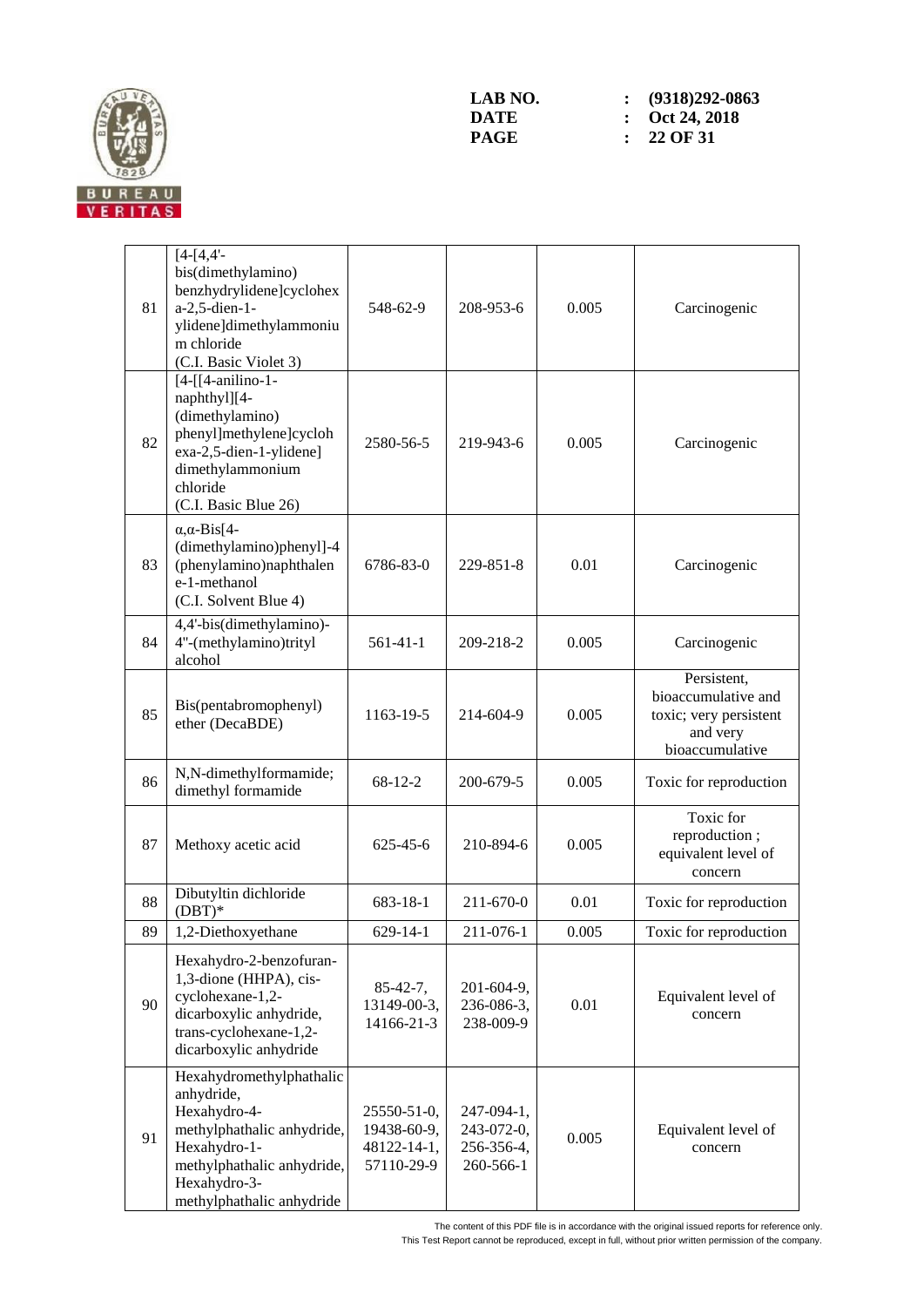

| 92  | 4-Nonylphenol, branched<br>and linear - substances with<br>a linear and/or branched<br>alkyl chain with a carbon<br>number of 9 covalently<br>bound in position 4 to<br>phenol, covering also<br>UVCB- and well-defined<br>substances which include<br>any of the individual<br>isomers or a combination<br>thereof |                |           | 0.005 | Equivalent level of<br>concern              |
|-----|---------------------------------------------------------------------------------------------------------------------------------------------------------------------------------------------------------------------------------------------------------------------------------------------------------------------|----------------|-----------|-------|---------------------------------------------|
| 93  | Heptacosafluorotetradecan<br>oic acid                                                                                                                                                                                                                                                                               | 376-06-7       | 206-803-4 | 0.005 | Very persistent and<br>very bioaccumulative |
| 94  | 1,2-Benzenedicarboxylic<br>acid, dipentylester,<br>branched and linear <sup>+</sup>                                                                                                                                                                                                                                 | 84777-06-0     | 284-032-2 | 0.005 | Toxic for reproduction                      |
| 95  | Henicosafluoroundecanoic<br>acid                                                                                                                                                                                                                                                                                    | 2058-94-8      | 218-165-4 | 0.005 | Very persistent and<br>very bioaccumulative |
| 96  | N-pentyl-isopentylphtalate<br>$(iPnPP)$ <sup>+</sup>                                                                                                                                                                                                                                                                | 776297-69-9    |           | 0.005 | Toxic for reproduction                      |
| 97  | Pentacosafluorotridecanoic<br>acid                                                                                                                                                                                                                                                                                  | 72629-94-8     | 276-745-2 | 0.005 | Very persistent and<br>very bioaccumulative |
| 98  | $4-(1,1,3,3-$<br>tetramethylbutyl)phenol,<br>ethoxylated - covering<br>well-defined substances<br>and UVCB substances,<br>polymers and homologues                                                                                                                                                                   |                |           | 0.005 | Equivalent level of<br>concern              |
| 99  | Tricosafluorododecanoic<br>acid                                                                                                                                                                                                                                                                                     | $307 - 55 - 1$ | 206-203-2 | 0.005 | Very persistent and<br>very bioaccumulative |
| 100 | Lead<br>bis(tetrafluoroborate)*                                                                                                                                                                                                                                                                                     | 13814-96-5     | 237-486-0 | 0.01  | Toxic for reproduction                      |
| 101 | Lead tetroxide (orange<br>$lead)*$                                                                                                                                                                                                                                                                                  | 1314-41-6      | 215-235-6 | 0.01  | Toxic for reproduction                      |
| 102 | Diethyl sulphate                                                                                                                                                                                                                                                                                                    | $64 - 67 - 5$  | 200-589-6 | 0.005 | Carcinogenic;<br>Mutagenic                  |
| 103 | Dinoseb                                                                                                                                                                                                                                                                                                             | 88-85-7        | 201-861-7 | 0.005 | Toxic for reproduction                      |
| 104 | Lead Titanium Zirconium<br>Oxide*                                                                                                                                                                                                                                                                                   | 12626-81-2     | 235-727-4 | 0.01  | Toxic for reproduction                      |
| 105 | Acetic acid, lead salt,<br>basic*                                                                                                                                                                                                                                                                                   | 51404-69-4     | 257-175-3 | 0.01  | Toxic for reproduction                      |
| 106 | Furan                                                                                                                                                                                                                                                                                                               | 110-00-9       | 203-727-3 | 0.01  | Carcinogenic                                |
| 107 | N-methylacetamide                                                                                                                                                                                                                                                                                                   | $79-16-3$      | 201-182-6 | 0.005 | Toxic for reproduction                      |
| 108 | o-Toluidine;<br>2-Aminotoluene                                                                                                                                                                                                                                                                                      | $95 - 53 - 4$  | 202-429-0 | 0.005 | Carcinogenic                                |
| 109 | 3-ethyl-2-methyl- $2-(3-$<br>methylbutyl)-1,3-<br>oxazolidine                                                                                                                                                                                                                                                       | 143860-04-2    | 421-150-7 | 0.01  | Toxic for reproduction                      |
| 110 | 4,4'-oxydianiline and its<br>salts                                                                                                                                                                                                                                                                                  | $101 - 80 - 4$ | 202-977-0 | 0.005 | Carcinogenic;<br>Mutagenic                  |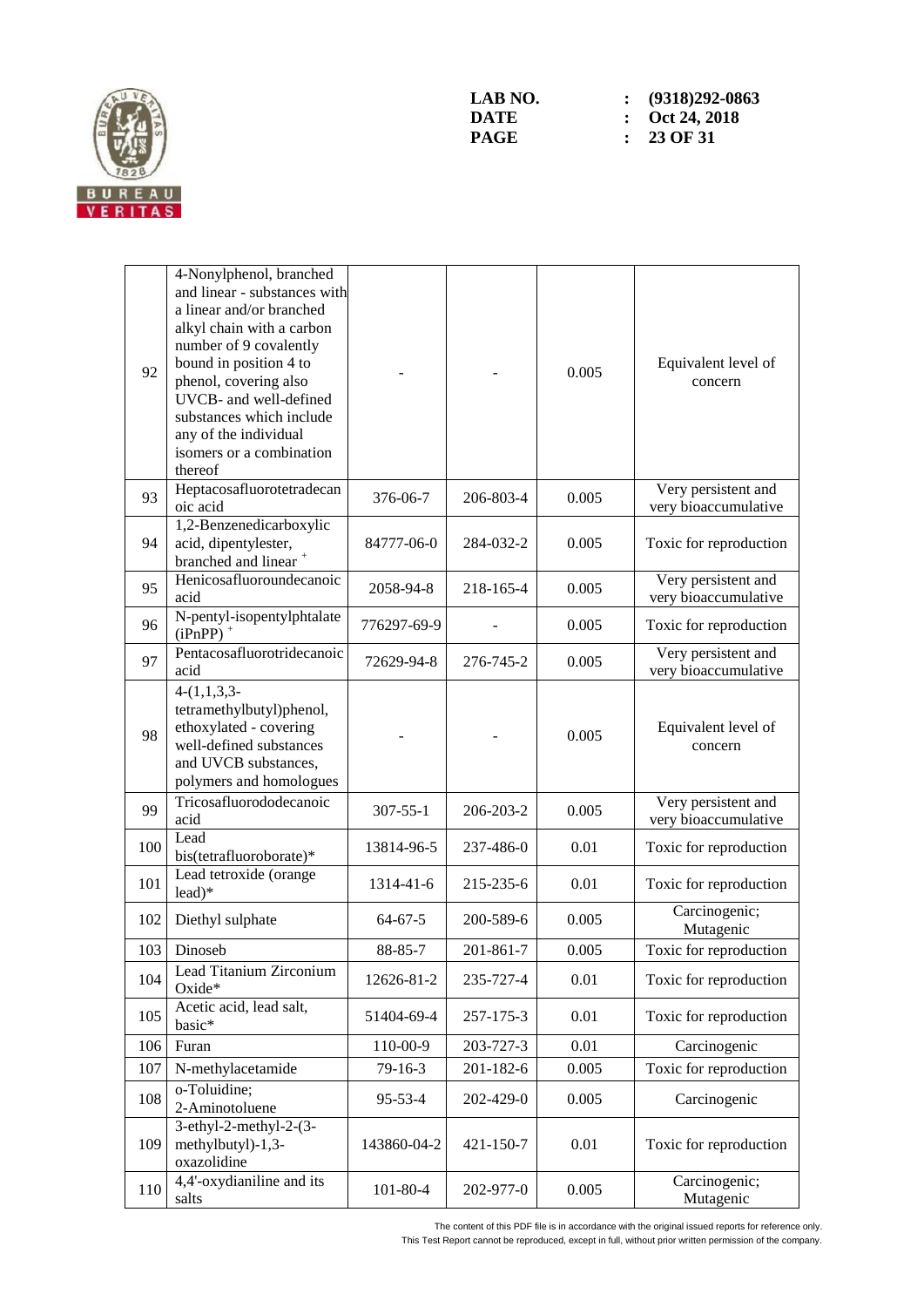

| 111 | [Phthalato(2-)]dioxotrilead<br>(Dibasic lead phthalate)*        | 69011-06-9     | 273-688-5 | 0.01  | Toxic for reproduction                          |
|-----|-----------------------------------------------------------------|----------------|-----------|-------|-------------------------------------------------|
| 112 | Lead titanium trioxide*                                         | 12060-00-3     | 235-038-9 | 0.01  | Toxic for reproduction                          |
| 113 | Lead oxide sulphate*                                            | 12036-76-9     | 234-853-7 | 0.01  | Toxic for reproduction                          |
| 114 | Lead dinitrate*                                                 | 10099-74-8     | 233-245-9 | 0.01  | Toxic for reproduction                          |
| 115 | 4-Aminoazobenzene;<br>4-Phenylazoaniline                        | $60 - 09 - 3$  | 200-453-6 | 0.005 | Carcinogenic                                    |
| 116 | Lead cyanamidate*                                               | 20837-86-9     | 244-073-9 | 0.01  | Toxic for reproduction                          |
| 117 | Tetralead trioxide<br>sulphate*                                 | 12202-17-4     | 235-380-9 | 0.01  | Toxic for reproduction                          |
| 118 | 4-methyl-m-<br>phenylenediamine (2,4-<br>toluene-diamine)       | $95 - 80 - 7$  | 202-453-1 | 0.005 | Carcinogenic                                    |
| 119 | Pyrochlore, antimony lead<br>yellow*                            | 8012-00-8      | 232-382-1 | 0.01  | Toxic for reproduction                          |
| 120 | Trilead<br>bis(carbonate)dihydroxide<br>(basic lead carbonate)* | 1319-46-6      | 215-290-6 | 0.01  | Toxic for reproduction                          |
| 121 | Dimethyl sulphate                                               | $77 - 78 - 1$  | 201-058-1 | 0.005 | Carcinogenic                                    |
| 122 | Dioxobis(stearato)trilead*                                      | 12578-12-0     | 235-702-8 | 0.01  | Toxic for reproduction                          |
| 123 | Silicic acid, barium salt,<br>lead-doped*                       | 68784-75-8     | 272-271-5 | 0.01  | Toxic for reproduction                          |
| 124 | Biphenyl-4-ylamine                                              | $92 - 67 - 1$  | 202-177-1 | 0.005 | Carcinogenic                                    |
| 125 | Lead oxide (lead<br>monoxide)*                                  | 1317-36-8      | 215-267-0 | 0.01  | Toxic for reproduction                          |
| 126 | Pentalead tetraoxide<br>sulphate*                               | 12065-90-6     | 235-067-7 | 0.01  | Toxic for reproduction                          |
| 127 | Propylene oxide;<br>1,2-epoxypropane;<br>methyloxirane          | 75-56-9        | 200-879-2 | 0.01  | Carcinogenic;<br>Mutagenic                      |
| 128 | Silicic acid, lead salt*                                        | 11120-22-2     | 234-363-3 | 0.01  | Toxic for reproduction                          |
| 129 | <b>Trilead dioxide</b><br>phosphonate*                          | 12141-20-7     | 235-252-2 | 0.01  | Toxic for reproduction                          |
| 130 | o-aminoazotoluene                                               | $97 - 56 - 3$  | 202-591-2 | 0.005 | Carcinogenic                                    |
| 131 | 1-bromopropane                                                  | 106-94-5       | 203-445-0 | 0.01  | Toxic for reproduction                          |
| 132 | 6-methoxy-m-toluidine (p-<br>cresidine)                         | $120 - 71 - 8$ | 204-419-1 | 0.005 | Carcinogenic                                    |
| 133 | 4,4'-methylenedi-o-<br>toluidine                                | 838-88-0       | 212-658-8 | 0.005 | Carcinogenic                                    |
| 134 | Tetraethyllead*                                                 | 78-00-2        | 201-075-4 | 0.01  | Toxic for reproduction                          |
| 135 | Sulfurous acid, lead salt,<br>dibasic*                          | 62229-08-7     | 263-467-1 | 0.01  | Toxic for reproduction                          |
| 136 | Fatty acids, C16-18, lead<br>salts*                             | 91031-62-8     | 292-966-7 | 0.01  | Toxic for reproduction                          |
| 137 | Diisopentylphthalate <sup>+</sup>                               | $605 - 50 - 5$ | 210-088-4 | 0.005 | Toxic for reproduction                          |
| 138 | Diazene-1,2-dicarboxamide<br>(C,C'-azodi(formamide))            | 123-77-3       | 204-650-8 | 0.01  | Equivalent level of<br>concern                  |
| 139 | Cadmium*                                                        | 7440-43-9      | 231-152-8 | 0.01  | Carcinogenic;<br>Equivalent level of<br>concern |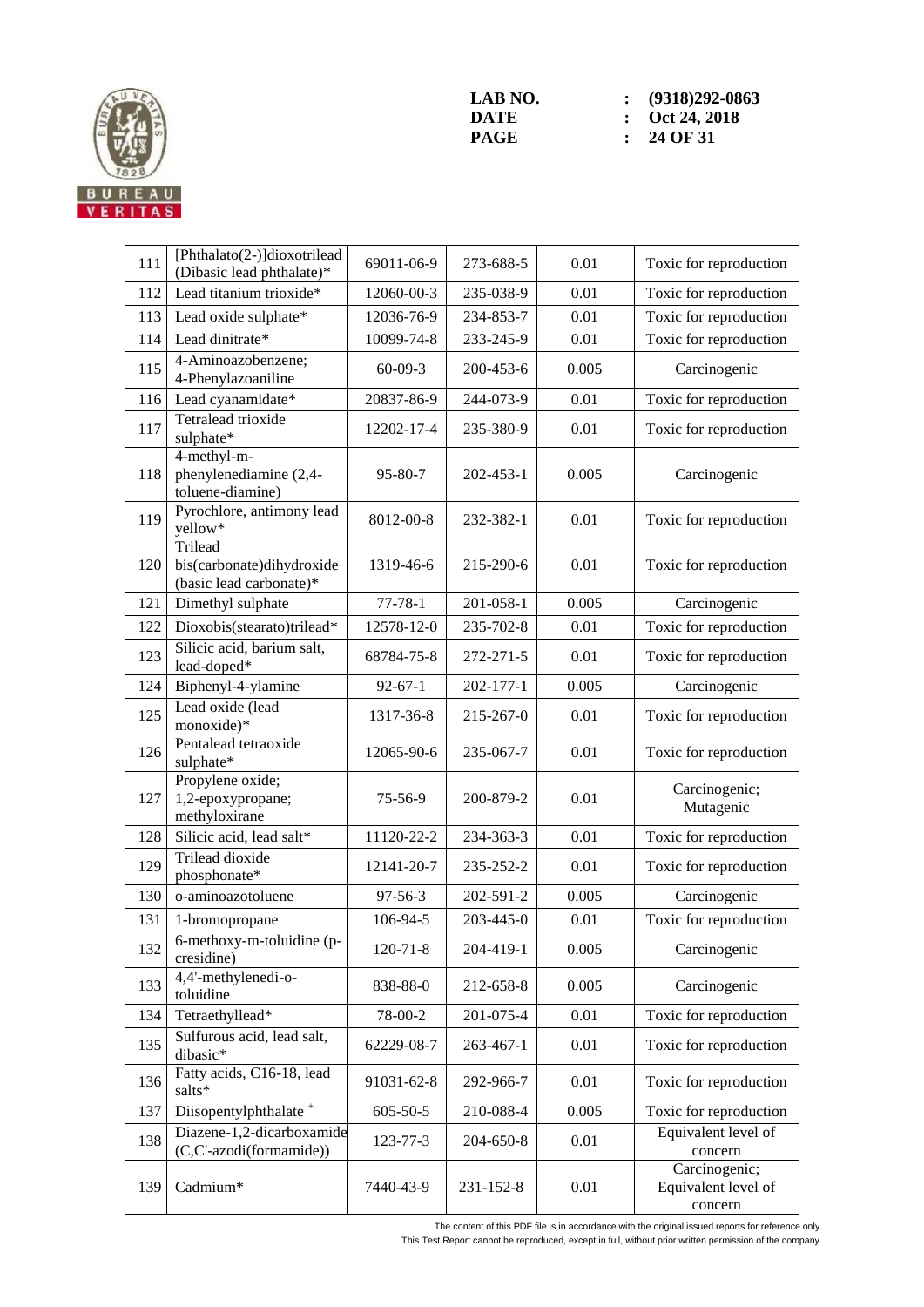

| 140 | Cadmium oxide*                                                                                                                                                                                                                                                                                                                                                              | 1306-19-0      | 215-146-2 | 0.01  | Carcinogenic;<br>Equivalent level of<br>concern                                                                                                   |
|-----|-----------------------------------------------------------------------------------------------------------------------------------------------------------------------------------------------------------------------------------------------------------------------------------------------------------------------------------------------------------------------------|----------------|-----------|-------|---------------------------------------------------------------------------------------------------------------------------------------------------|
| 141 | Dipentyl phthalate (DPP) <sup>+</sup>                                                                                                                                                                                                                                                                                                                                       | $131 - 18 - 0$ | 205-017-9 | 0.005 | Toxic for reproduction                                                                                                                            |
| 142 | 4-Nonylphenol, branched<br>and linear, ethoxylated<br>[substances with a linear<br>and/or branched alkyl<br>chain with a carbon<br>number of 9 covalently<br>bound in position 4 to<br>phenol, ethoxylated<br>covering UVCB- and well-<br>defined substances,<br>polymers and homologues,<br>which include any of the<br>individual isomers and/or<br>combinations thereof] |                |           | 0.005 | Equivalent level of<br>concern                                                                                                                    |
| 143 | Ammonium<br>pentadecafluorooctanoate<br>$(APFO)^{\neq}$                                                                                                                                                                                                                                                                                                                     | 3825-26-1      | 223-320-4 | 0.005 | Toxic for reproduction;<br><b>PBT</b>                                                                                                             |
| 144 | Pentadecafluorooctanoic<br>acid (PFOA) $\neq$                                                                                                                                                                                                                                                                                                                               | $335 - 67 - 1$ | 206-397-9 | 0.005 | Toxic for reproduction;<br><b>PBT</b>                                                                                                             |
| 145 | Cadmium sulphide                                                                                                                                                                                                                                                                                                                                                            | 1306-23-6      | 215-147-8 | 0.01  | Carcinogenic;<br>Equivalent level of<br>concern                                                                                                   |
| 146 | Dihexyl phthalate                                                                                                                                                                                                                                                                                                                                                           | $84 - 75 - 3$  | 201-559-5 | 0.005 | Toxic for reproduction                                                                                                                            |
| 147 | Disodium $3,3'$ -[[1,1'-<br>biphenyl]-4,4'-<br>diylbis(azo)]bis(4-<br>aminonaphthalene-1-<br>sulphonate) (C.I. Direct<br>Red 28)                                                                                                                                                                                                                                            | 573-58-0       | 209-358-4 | 0.005 | Carcinogenic                                                                                                                                      |
| 148 | Disodium 4-amino-3-[[4'-<br>$[(2,4 -$<br>diaminophenyl)azo][1,1'-<br>biphenyl]-4-yl]azo] -5-<br>hydroxy-6-<br>(phenylazo)naphthalene-<br>2,7-disulphonate (C.I.<br>Direct Black 38)                                                                                                                                                                                         | 1937-37-7      | 217-710-3 | 0.005 | Carcinogenic                                                                                                                                      |
| 149 | Imidazolidine-2-thione (2-<br>imidazoline-2-thiol)                                                                                                                                                                                                                                                                                                                          | $96 - 45 - 7$  | 202-506-9 | 0.005 | Toxic for reproduction                                                                                                                            |
| 150 | Lead di(acetate)                                                                                                                                                                                                                                                                                                                                                            | 301-04-2       | 206-104-4 | 0.01  | Toxic for reproduction                                                                                                                            |
| 151 | Trixylyl phosphate                                                                                                                                                                                                                                                                                                                                                          | 25155-23-1     | 246-677-8 | 0.005 | Toxic for reproduction                                                                                                                            |
| 152 | Cadmium chloride*                                                                                                                                                                                                                                                                                                                                                           | 10108-64-2     | 233-296-7 | 0.01  | Carcinogenic;<br>Mutagenic;<br>Toxic for<br>Reproduction;<br>Equivalent level of<br>concern having<br>probable serious effects<br>to human health |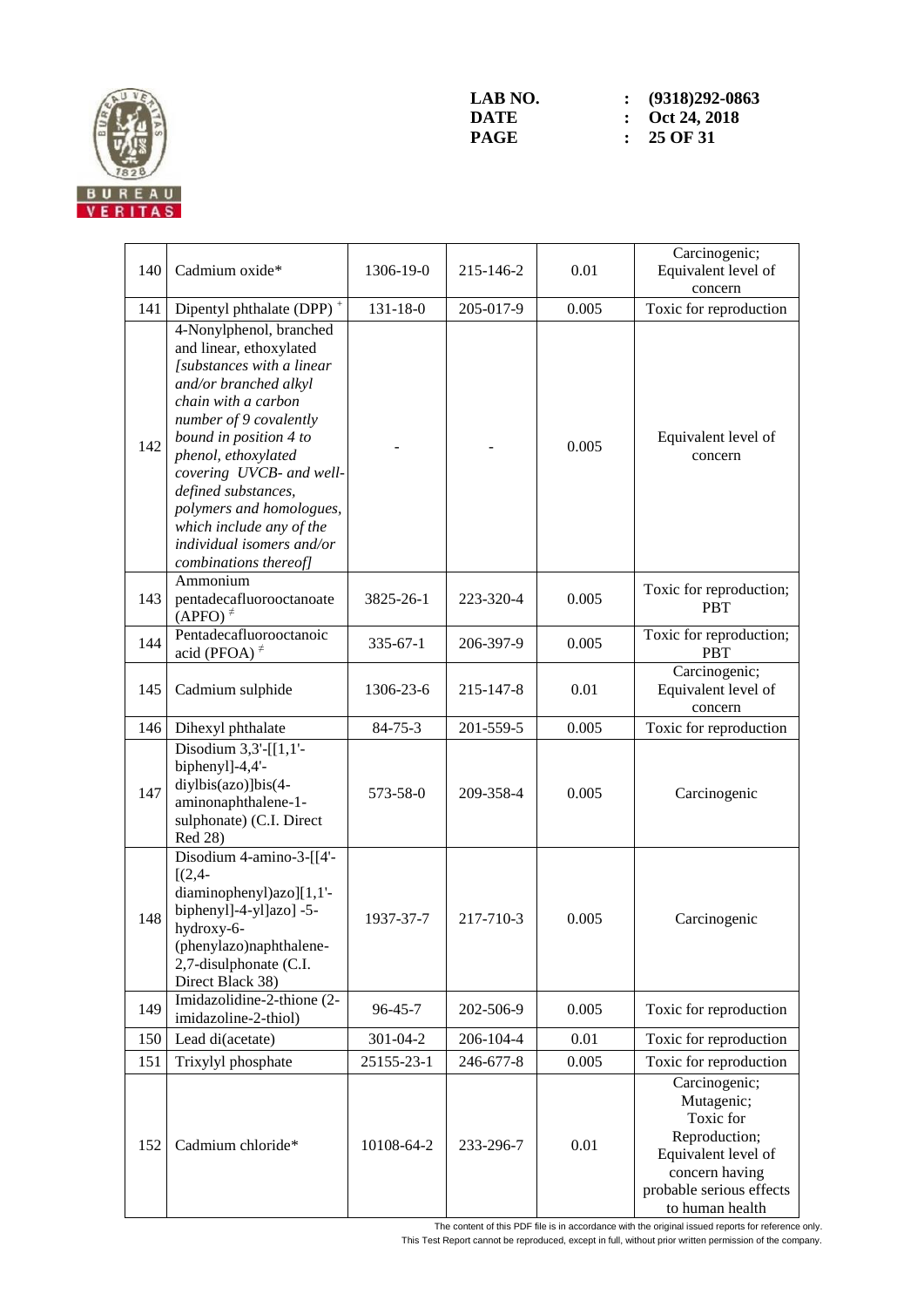

| 153 | 1,2-Benzenedicarboxylic<br>acid, dihexyl ester,<br>branched and linear <sup>++</sup>                                                                                                                                                                                                                     | 68515-50-4                | 271-093-5               | 0.005 | Toxic for reproduction                                                                                                                         |
|-----|----------------------------------------------------------------------------------------------------------------------------------------------------------------------------------------------------------------------------------------------------------------------------------------------------------|---------------------------|-------------------------|-------|------------------------------------------------------------------------------------------------------------------------------------------------|
| 154 | Sodium<br>peroxometaborate*                                                                                                                                                                                                                                                                              | 7632-04-4                 | 231-556-4               | 0.01  | Toxic for reproduction                                                                                                                         |
| 155 | Sodium perborate;<br>perboric acid, sodium<br>salt*                                                                                                                                                                                                                                                      |                           | 239-172-9;<br>234-390-0 | 0.01  | Toxic for reproduction                                                                                                                         |
| 156 | Cadmium fluoride *                                                                                                                                                                                                                                                                                       | 7790-79-6                 | $232 - 222 - 0$         | 0.01  | Carcinogenic;<br>Mutagenic; Toxic for<br>Reproduction;<br>Equivalent level of<br>concern having<br>probable serious effects<br>to human health |
| 157 | Cadmium sulphate *                                                                                                                                                                                                                                                                                       | 10124-36-4;<br>31119-53-6 | 233-331-6               | 0.01  | Carcinogenic;<br>Mutagenic; Toxic for<br>Reproduction;<br>Equivalent level of<br>concern having<br>probable serious effects<br>to human health |
| 158 | 2-benzotriazol-2-yl-4,6-<br>di-tert-butylphenol (UV-<br>320)                                                                                                                                                                                                                                             | 3846-71-7                 | 223-346-6               | 0.005 | PBT;<br>vPvB                                                                                                                                   |
| 159 | 2-(2H-benzotriazol-2-yl)-<br>4,6-ditertpentylphenol<br>$(UV-328)$                                                                                                                                                                                                                                        | 25973-55-1                | 247-384-8               | 0.005 | PBT;<br>vPvB                                                                                                                                   |
| 160 | 2-ethylhexyl 10-ethyl-4,4-<br>dioctyl-7-oxo-8-oxa-3,5-<br>dithia-4-<br>stannatetradecanoate<br>$(DOTE)*$                                                                                                                                                                                                 | 15571-58-1                | 239-622-4               | 0.01  | Toxic for<br>Reproduction                                                                                                                      |
| 161 | Reaction mass of 2-<br>ethylhexyl 10-ethyl-4,4-<br>dioctyl-7-oxo-8-oxa-3,5-<br>dithia-4-<br>stannatetradecanoate and<br>2-ethylhexyl 10-ethyl-4-<br>$[[2-(2-ethylhexyl)oxy]-2-$<br>oxoethyl]thio]-4-octyl-7-<br>oxo-8-oxa-3,5-dithia-4-<br>stannatetradecanoate<br>(reaction mass of DOTE<br>and MOTE) * |                           |                         | 0.01  | Toxic for<br>Reproduction                                                                                                                      |
| 162 | 1,2-benzenedicarboxylic<br>acid, di-C6-10-alkyl<br>esters; $1,2$ -<br>benzenedicarboxylic acid,<br>mixed decyl and hexyl<br>and octyl diesters with $\geq$<br>0.3% of dihexyl phthalate<br>(EC No. 201-559-5)                                                                                            | 68515-51-5;<br>68648-93-1 | 271-094-0;<br>272-013-1 | 0.01  | Toxic for reproduction                                                                                                                         |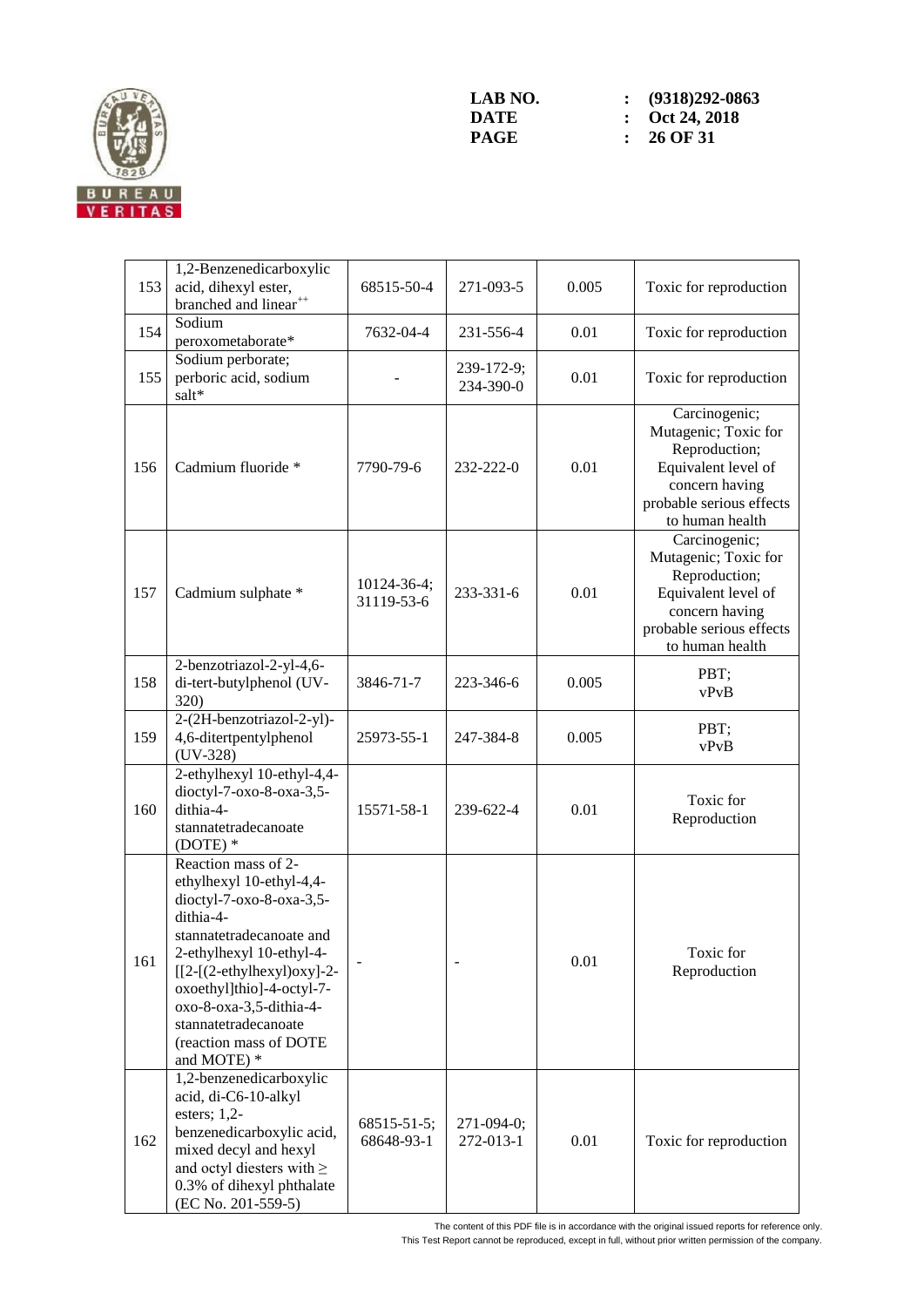

| 163 | 5-sec-butyl-2-(2,4-<br>dimethylcyclohex-3-en-1-<br>yl)-5-methyl-1,3-dioxane<br>[1], $5$ -sec-butyl-2- $(4, 6$ -<br>dimethylcyclohex-3-en-1-<br>yl)-5-methyl-1,3-dioxane<br>[2] [covering any of the<br>individual isomers of [1]<br>and [2] or any<br>combination thereof]                                                                          |                                              |                         | 0.01  | Very persistent and<br>very bioaccumulative                                                                     |
|-----|-----------------------------------------------------------------------------------------------------------------------------------------------------------------------------------------------------------------------------------------------------------------------------------------------------------------------------------------------------|----------------------------------------------|-------------------------|-------|-----------------------------------------------------------------------------------------------------------------|
| 164 | 1,3-propanesultone                                                                                                                                                                                                                                                                                                                                  | 1120-71-4                                    | 214-317-9               | 0.01  | Carcinogenic                                                                                                    |
| 165 | $2,4$ -di-tert-butyl-6-(5-<br>chlorobenzotriazol-2-<br>yl)phenol (UV-327)                                                                                                                                                                                                                                                                           | 3864-99-1                                    | 223-383-8               | 0.005 | vPvB                                                                                                            |
| 166 | 2-(2H-benzotriazol-2-yl)-<br>4-(tert-butyl)-6-(sec-<br>butyl)phenol (UV-350)                                                                                                                                                                                                                                                                        | 36437-37-3                                   | 253-037-1               | 0.005 | vPvB                                                                                                            |
| 167 | Nitrobenzene                                                                                                                                                                                                                                                                                                                                        | 98-95-3                                      | 202-716-0               | 0.01  | Toxic for reproduction                                                                                          |
| 168 | Perfluorononan-1-oic acid<br>acid and its sodium and<br>ammonium salts                                                                                                                                                                                                                                                                              | $375 - 95 - 1$ ;<br>21049-39-8;<br>4149-60-4 | 206-801-3               | 0.01  | Toxic for reproduction;<br><b>PBT</b>                                                                           |
| 169 | Benzo[def]chrysene<br>(benzo[a]pyrene)                                                                                                                                                                                                                                                                                                              | 200-028-5                                    | $50-32-8$               | 0.005 | Carcinogenic;<br>Mutagenic; Toxic for<br>Reproduction;<br>PBT;<br>vPvB                                          |
| 170 | 4.4'<br>isopropylidenediphenol<br>(bisphenol A; BPA)                                                                                                                                                                                                                                                                                                | $80 - 05 - 7$                                | 201-245-8               | 0.005 | Toxic for reproduction;<br>Equivalent level of<br>concern having<br>probable serious effects<br>to human health |
| 171 | 4-Heptylphenol, branched<br>and linear [substances<br>with a linear and/or<br>branched alkyl chain with<br>a carbon number of 7<br>covalently bound<br>predominantly in position<br>4 to phenol, covering also<br>UVCB- and well-defined<br>substances which include<br>any of the individual<br>isomers or a combination<br>thereof]<br>$(4-Hpbl)$ |                                              |                         | 0.005 | Equivalent level of<br>concern having<br>probable serious effects<br>to the environment                         |
| 172 | Nonadecafluorodecanoic<br>acid (PFDA) and its<br>sodium and ammonium<br>salts                                                                                                                                                                                                                                                                       | 3830-45-3,<br>335-76-2,<br>3108-42-7         | 206-400-3,<br>221-470-5 | 0.005 | Toxic for reproduction<br>$;$ PBT                                                                               |
| 173 | $p-(1,1-$<br>dimethylpropyl)phenol<br>(PTAP)                                                                                                                                                                                                                                                                                                        | 80-46-6                                      | 201-280-9               | 0.005 | Equivalent level of<br>concern having<br>probable serious effects<br>to the environment                         |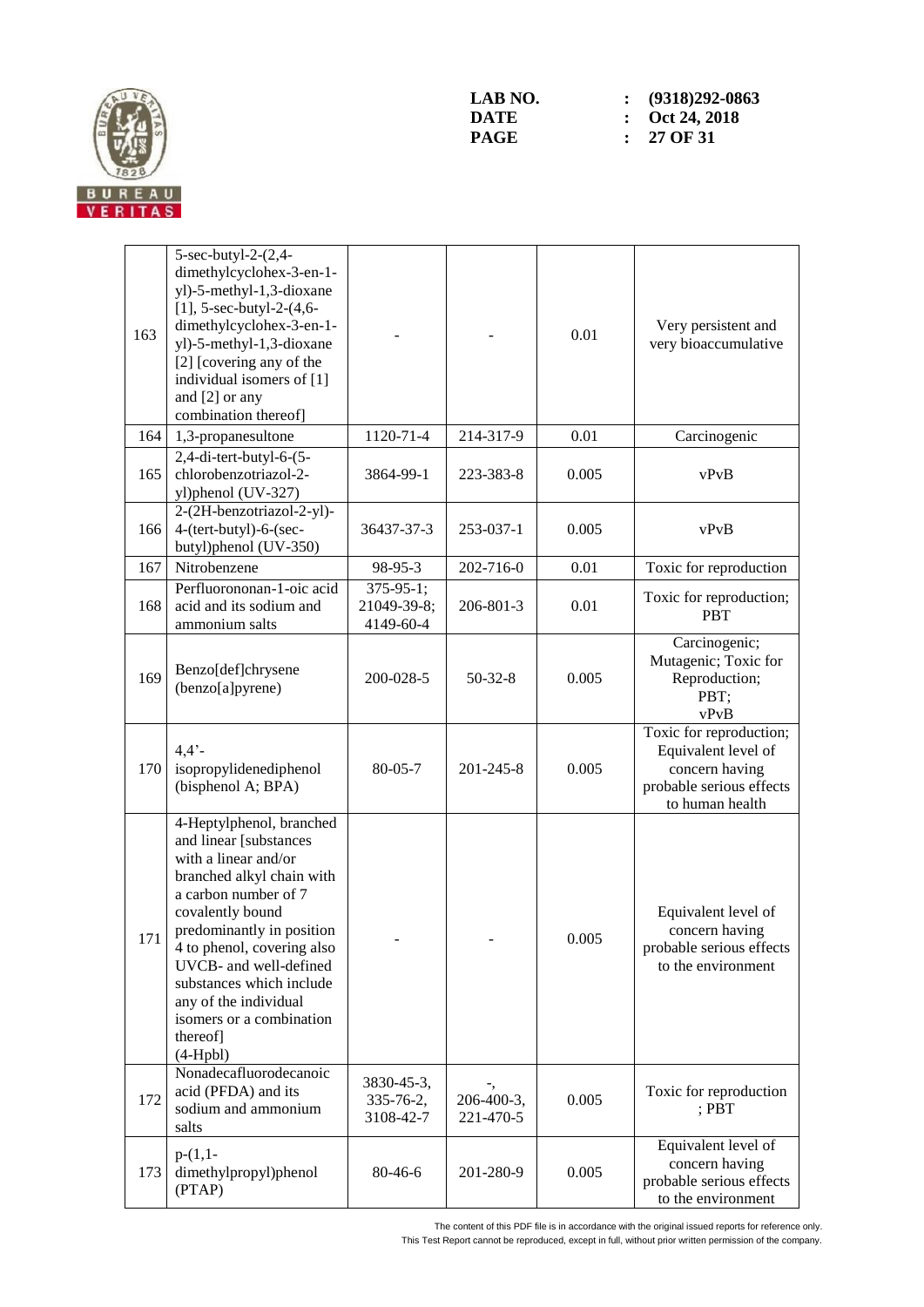

| 174 | Perfluorohexane-1-<br>sulphonic acid and its<br>salts (PFHxS)                                                                                                                                         |               |                                                        | 0.005 | vPvB                                                                                                                                           |
|-----|-------------------------------------------------------------------------------------------------------------------------------------------------------------------------------------------------------|---------------|--------------------------------------------------------|-------|------------------------------------------------------------------------------------------------------------------------------------------------|
| 175 | Dechlorane plus<br>(including any of its<br>individual anti- and syn-<br>isomers or any<br>combination thereof)                                                                                       |               | 13560-89-<br>9;<br>135821-74-<br>8;<br>135821-03-<br>3 | 0.005 | vPvB                                                                                                                                           |
| 176 | Benz[a]anthracene                                                                                                                                                                                     | $56 - 55 - 3$ | 200-280-6                                              | 0.005 | Carcinogenic;<br>PBT;<br>vPvB                                                                                                                  |
| 177 | Cadmium nitrate*                                                                                                                                                                                      | 10325-94-7    | 233-710-6                                              | 0.01  | Carcinogenic;<br>Mutagenic; Toxic for<br>Reproduction;<br>Equivalent level of<br>concern having<br>probable serious effects<br>to human health |
| 178 | Cadmium carbonate*                                                                                                                                                                                    | 513-78-0      | 208-168-9                                              | 0.01  | Carcinogenic;<br>Mutagenic; Toxic for<br>Reproduction;<br>Equivalent level of<br>concern having<br>probable serious effects<br>to human health |
| 179 | Cadmium hydroxide*                                                                                                                                                                                    | 21041-95-2    | 244-168-5                                              | 0.01  | Carcinogenic;<br>Mutagenic; Toxic for<br>Reproduction;<br>Equivalent level of<br>concern having<br>probable serious effects<br>to human health |
| 180 | Chrysene                                                                                                                                                                                              | 218-01-9      | 205-923-4                                              | 0.01  | Carcinogenic;<br>PBT;<br>vPvB                                                                                                                  |
| 181 | Reaction products of<br>1,3,4-thiadiazolidine-2,5-<br>dithione, formaldehyde<br>and 4-heptylphenol,<br>branced and linear (RP-<br>HP) [with $> 0.1\%$ w/w 4-<br>heptylphenol, branched<br>and linear] |               |                                                        | 0.01  | Endocrine disrupting<br>properties                                                                                                             |
| 182 | Benzene-1,2,4-<br>tricarboxylic<br>acid 1,2 anhydride<br>(trimellitic anhydride)                                                                                                                      | 552-30-7      | 209-008-0                                              | 0.005 | Respiratory sensitising<br>properties (human<br>health)                                                                                        |
| 183 | Benzo[ghi]perylene                                                                                                                                                                                    | 191-24-2      | 205-883-8                                              | 0.005 | <b>PBT</b><br>vPvB                                                                                                                             |
| 184 | Decamethylcyclopentasilo<br>xane(D5)                                                                                                                                                                  | 541-02-6      | 208-764-9                                              | 0.005 | <b>PBT</b><br>vPvB                                                                                                                             |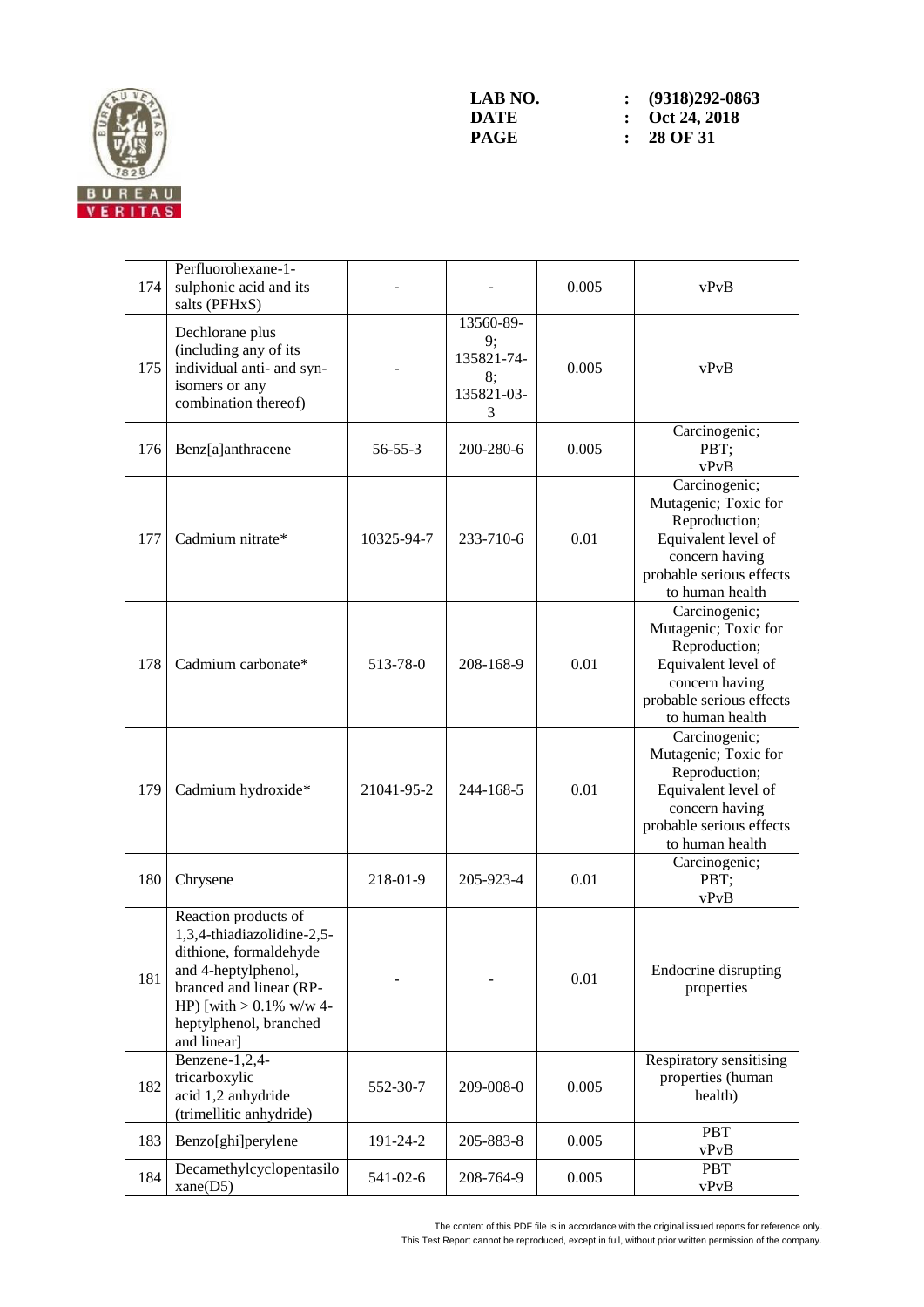

| 185 | Dicyclohexyl phthalate<br>(DCHP)      | $84-61-7$      | 201-545-9       | 0.005 | Toxic for reproduction<br>Endocrine disrupting<br>properties (human<br>health) |
|-----|---------------------------------------|----------------|-----------------|-------|--------------------------------------------------------------------------------|
| 186 | Disodium octaborate*                  | 12008-41-2     | $234 - 541 - 0$ | 0.005 | Toxic for reproduction                                                         |
| 187 | Dodecamethylcyclohexasi<br>loxane(D6) | 540-97-6       | $208 - 762 - 8$ | 0.005 | <b>PRT</b><br>vPvB                                                             |
| 188 | Ethylenediamine<br>(EDA)              | $107 - 15 - 3$ | 203-468-6       | 0.005 | Respiratory sensitising<br>properties (human<br>health)                        |
| 189 | Lead                                  | 7439-92-1      | $231 - 100 - 4$ | 0.005 | Toxic for reproduction                                                         |
| 190 | Octamethylcyclotetrasilox<br>ane(D4)  | 556-67-2       | 209-136-7       | 0.005 | <b>PBT</b><br>vPvB                                                             |
| 191 | Terphenyl, hydrogenated               | 61788-32-7     | 262-967-7       | 0.005 | vPvB                                                                           |

 $^{(1)}$  CAS no. 7789-12-0 refers to sodium dichromate dihydrate

 $^{(2)}$  CAS no. 10588-01-9 refers to anhydrous sodium dichromate

 $^{(3)}$  CAS no. 3194-55-6 refers to a specific HBCDD - 1,2,5,6,9,10-hexabromocyclododecane

 $<sup>(4)</sup>$  CAS no. 25637-99-4 refers to unspecific HBCDD isomer composition</sup>

(5) CAS no. 1330-43-4 refers to disodium tetraborate, anhydrous

(6) CAS no. 12179-04-3 refers to sodium tetraborate, pentahydrate

 $(7)$  CAS no. 1303-96-4 refers to sodium tetraborate, decahydrate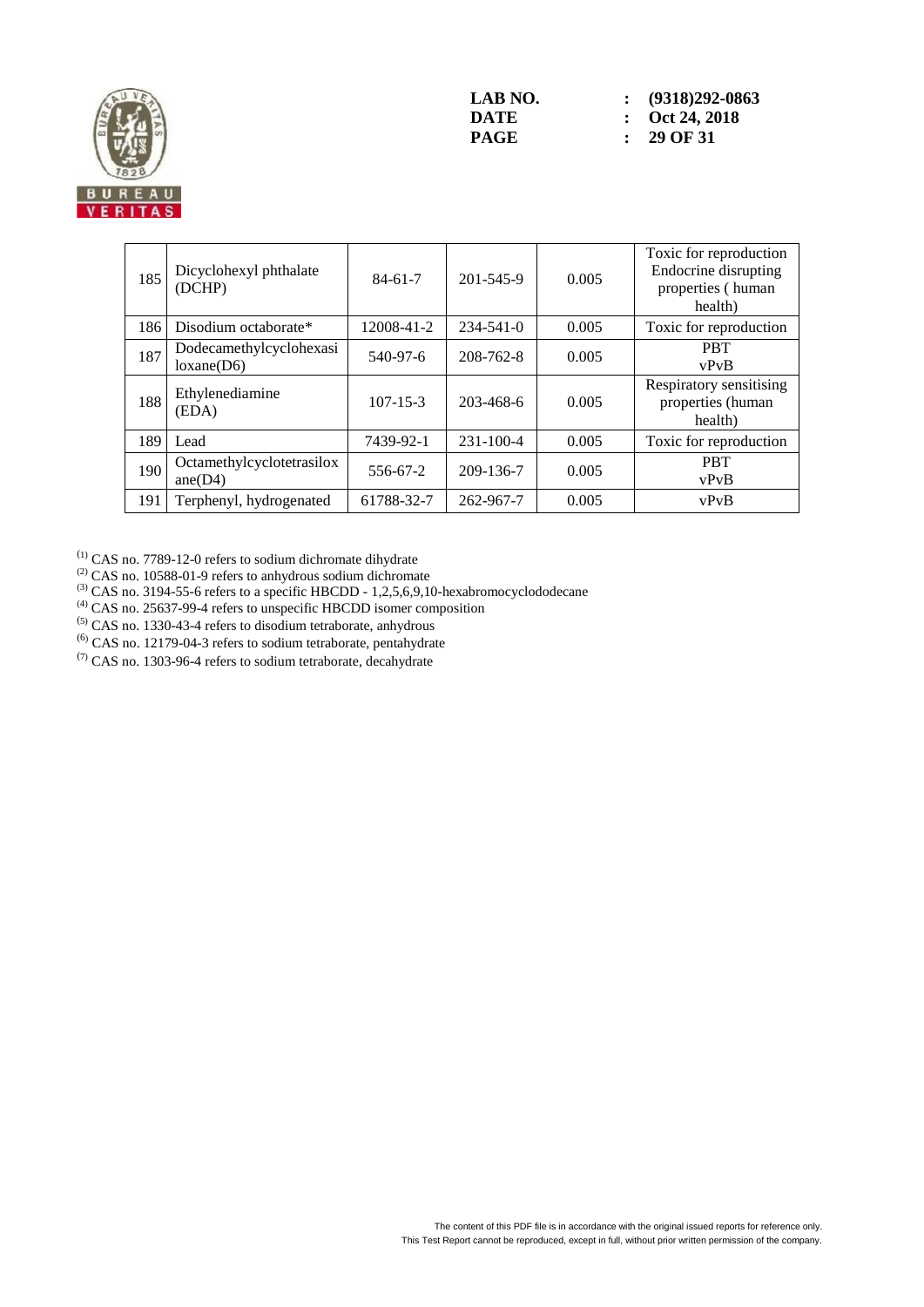

**LAB NO. : (9318)292-0863 DATE : Oct 24, 2018 PAGE : 30 OF 31**

#### *Remark:*

- 1. PBT = Persistent, bio accumulative and toxic as defined in Regulation (EC) No 1907/2006
- 2. vPvB = Very persistent and very bio accumulative as defined in Regulation (EC) No 1907/2006
- 3. ND = Not Detected
- 4. \*Result is based on the heavy metal or inorganic element concentration. Due to the limit of the analytical technology available, any further investigation is not feasible. The client is strongly advised to review the chemical formulation to ascertain.
- 5. \*\*Result is identified by tributyltin (TBT). Due to the limit of the analytical technology available, any further investigation is not feasible. The client is strongly advised to review the chemical formulation to ascertain.
- 6. §TGIC (1,3,5-tris(oxiranylmethyl)-1,3,5-triazine-2,4,6(1H,3H,5H)-trione) and β-TGIC (1,3,5-tris[(2S and 2R)-2,3-epoxypropyl]-1,3,5-triazine-2,4,6-(1H,3H,5H)-trione) are reported as a mixture.
- 7. <sup>a</sup>Refer to Aluminosilicate, Refractory Ceramic Fibres fulfil the three following conditions: a) oxides of aluminium and silicon are the main components present (in the fibres) within variable concentration ranges b) fibres have a length weighted geometric mean diameter less two standard geometric errors of 6 or less micrometres (µm) c) alkaline oxide and alkali earth oxide (Na2O+K2O+CaO+MgO+BaO) content less or equal to 18% by weight.
- 8. <sup>b</sup>Refer to Zirconia Aluminosilicate, Refractory Ceramic Fibres fulfil the three following conditions: a) oxides of aluminium, silicon and zirconium are the main components present (in the fibres) within variable concentration ranges b) fibres have a length weighted geometric mean diameter less two standard geometric errors of 6 or less micrometres  $(\mu m)$ . c) alkaline oxide and alkali earth oxide (Na2O+K2O+CaO+MgO+BaO) content less or equal to 18% by weight.
- 9. <sup>+</sup> [1,2-Benzenedicarboxylic acid, dipentylester, branched and linear] is a mixture of phthalates contains DPP, DIPP and N-pentyl-isopentylphtalate.
- 10. <sup>#</sup>PFOA and APFO are reported together. The result is based on PFOA concentration. Due to the limit of the analytical technology available, any further investigation is not feasible. The client is strongly advised to review the chemical formulation to ascertain.
- 11. ++[1,2-Benzenedicarboxylic acid, dihexyl ester, branched and linear] is a mixture of phthalates contains dihexyl phthalate.
- 12.  $\alpha$ Result is based on the tin metal concentration, and further confirmation for checking DBT, DOTE  $\alpha$ MOTE concentration.
- 13. If the article contains a material type whose weight is <0.1% of the total article weight, this material type is ignored for testing.